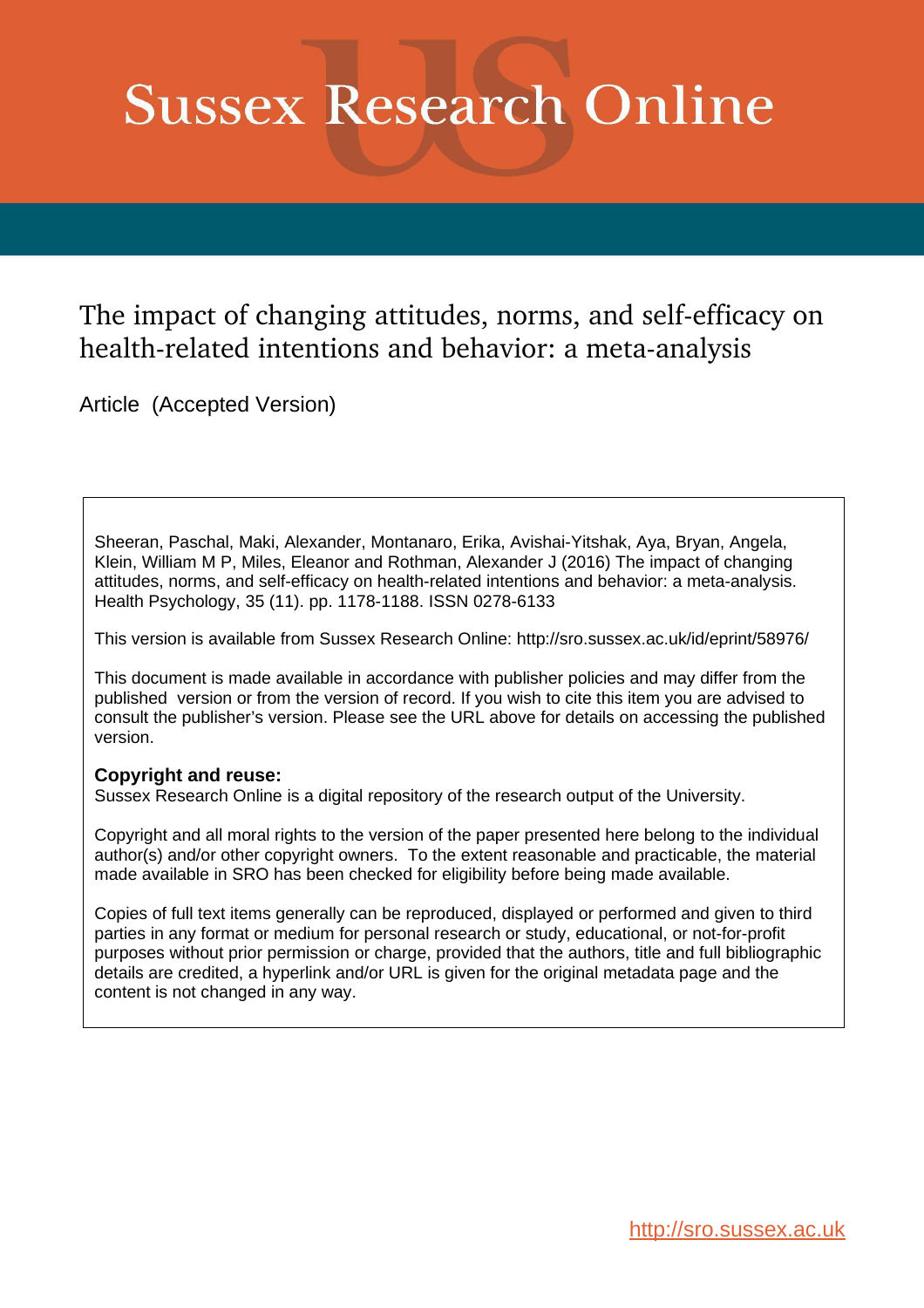## **The Impact of Changing Attitudes, Norms, and Self-Efficacy on Health-Related Intentions**

## **and Behavior: A Meta-Analysis**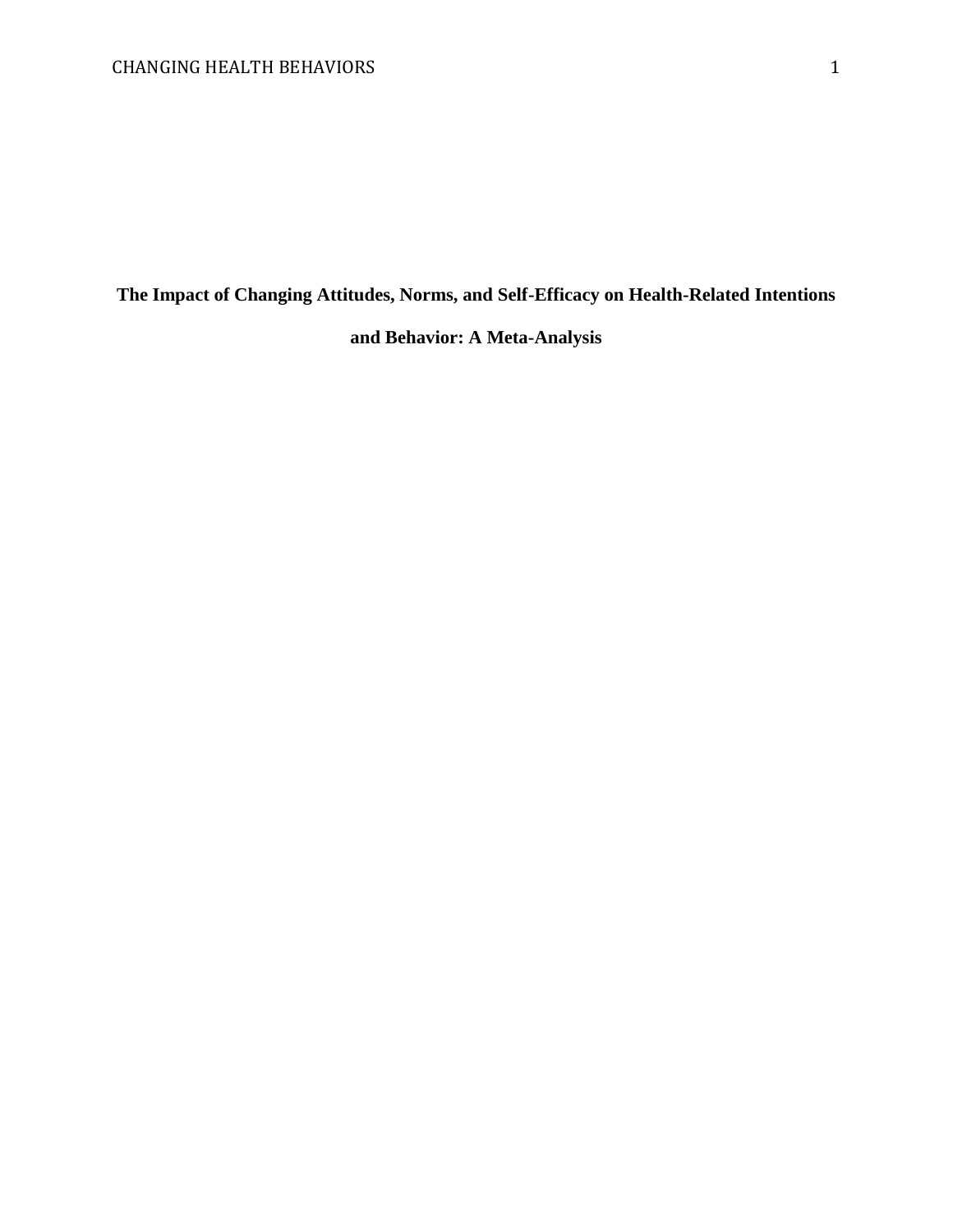#### **Abstract**

*Objective:* Several health behavior theories converge on the hypothesis that attitudes, norms, and self-efficacy are important determinants of intentions and behavior. Yet inferences regarding the relation between these cognitions and intention or behavior rest largely on correlational data that preclude causal inferences. To determine whether changing attitudes, norms, or self-efficacy leads to changes in intentions and behavior, investigators need to randomly assign participants to a treatment that significantly increases the respective cognition relative to a control condition, and test for differences in subsequent intentions or behavior. The present review analyzed findings from 204 experimental tests that met these criteria. *Methods:* Studies were located using computerized searches and informal sources and meta-analyzed using STATA Version 11. *Results:* Experimentally induced changes in attitudes, norms, and self-efficacy all led to mediumsized changes in intention ( $d_+ = .48, .49,$  and .51, respectively), and engendered small to medium-sized changes in behavior (attitudes- $d_+ = .38$ ; norms- $d_+ = .36$ ; self-efficacy- $d_+ = .47$ ). These effect sizes generally were not qualified by the moderator variables examined (e.g., study quality, theoretical basis of the intervention, methodological characteristics, features of the targeted behavior), although effects were larger for interventions designed to increase (vs. decrease) behavioral performance. *Conclusion:* The present review lends novel, *experimental*  support for key predictions from health behavior theories, and demonstrates that interventions that modify attitudes, norms, and self-efficacy are effective in promoting health behavior change.

*Keywords:* health behavior, interventions, attitude, norm, self-efficacy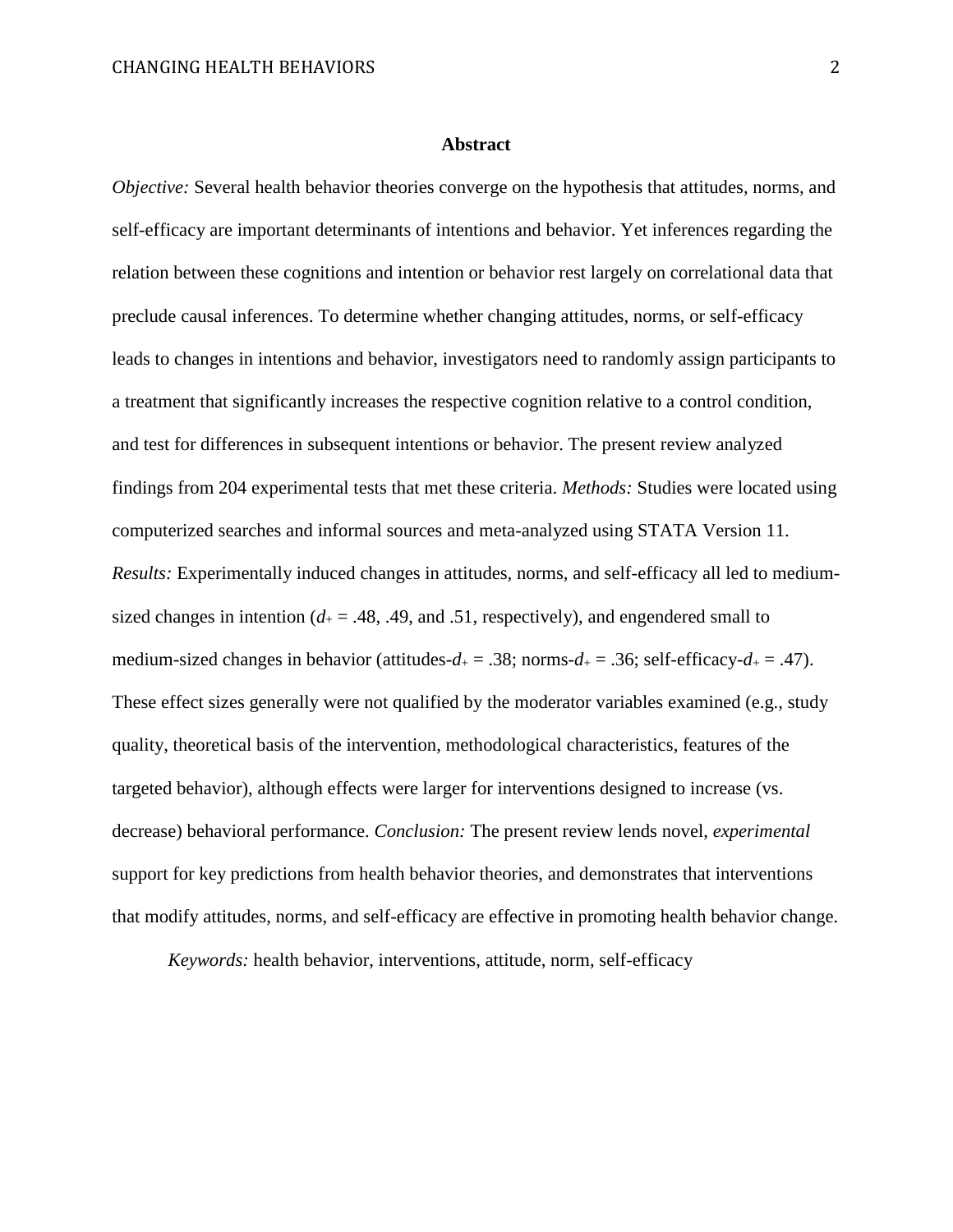# **The Impact of Changing Attitudes, Norms, and Self-Efficacy on Health-Related Intentions and Behavior: A Meta-Analysis**

Meta-analyses of correlational studies indicate that beliefs concerning (a) the appeal and consequences of behavior (attitudes), (b) other people's approval and performance of the behavior (social norms), and (c) one's ability to execute the relevant responses (self-efficacy) are reliable predictors of health behaviors (e.g., Conner & Sparks, 2005; Godin & Kok, 1996; McEachan et al., 2011). However, evidence from correlational studies that a variable *predicts* behavior does not necessarily indicate that interventions that *change* the same variable will cause changes in behavior (Sheeran, Harris, & Epton, 2014). Experimental tests are needed to assess whether changes in beliefs lead to changes in behavior. The present review analyzes the *experimental evidence* to quantify the effect that changing attitudes, norms, and self-efficacy has on subsequent intentions and behavior. The results will clarify whether these three cognitions specified by many health behavior theories have a causal effect on behavior, and whether interventions designed to promote health behavior change should target these cognitions.

### *The Role of Attitudes, Norms, and Self-Efficacy in Health Behavior Theories*

Health behavior theories (HBTs) refer to a family of theories that were developed in health psychology or were adopted from research on attitude-behavior relations and goal pursuit to predict and understand health actions. Based on previous reviews (e.g., Conner & Norman, 2005; Glanz, Rimer, & Viswanath, 2008), we identified ten major HBTs that specify roles for behavior-specific cognitions in determining the performance of health behaviors.<sup>1</sup> Table 1 indicates how these ten theories converge on attitudes, norms, and self-efficacy as major determinants of behavior. Table 1 also contains an entry for *intention* as most HBTs include intention as a mediator of the influence of attitudes, social norms, and self-efficacy on health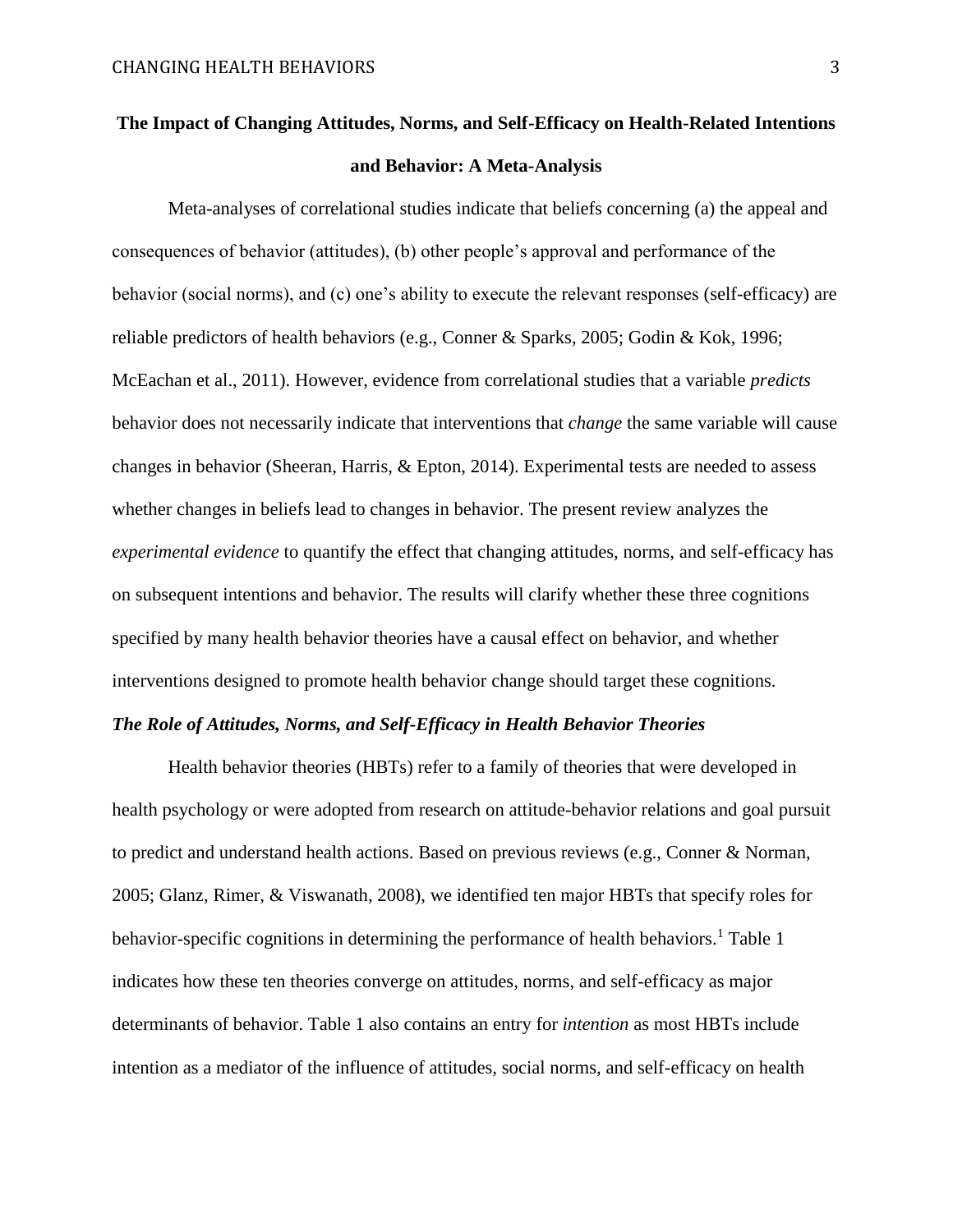behavior, and evidence indicates that intention has a causal impact on behavior (Webb  $\&$ Sheeran, 2006). Intention is, therefore, considered alongside behavior as an outcome variable in the present review.

### **Correlational Versus Experimental Tests**

Table 2 reports findings from 18 meta-analyses of the correlations between the beliefs (attitudes, social norms, and self-efficacy) and outcomes (health-related intentions and behavior) examined here. The findings indicate that attitudes, norms, and self-efficacy have large or very large effects on intention, and that their effect on behavior ranges from small-to-medium to medium-to-large (c.f. Cohen, 1992). Taken together, these findings suggest that manipulating these cognitions will lead to substantial changes in intentions and behavior.

However, this impression is mistaken for several reasons. First, the cross-sectional analyses reported in many studies do not necessarily indicate whether attitudes, norms, or selfefficacy cause behavior or whether behavior causes attitudes, norms, or self-efficacy. Second, past behavior is rarely controlled for in these analyses and so these findings cannot speak to the factors that predict *changes* in behavior. Third, even prospective studies that measure the relevant cognitions and past behavior at one time-point and measure behavior at a subsequent time-point cannot rule out the possibility that a third variable is responsible for the observed cognition-outcome association. For instance, conscientious people holding positive attitudes toward health behaviors are more likely to have performed those behaviors in the past and are more likely to do so again in the future (e.g., Booth-Kewley & Vickers, 1994). Thus, all or some of the observed consistency between attitude and behavior change could be spurious.

If meta-analyses of correlational studies cannot determine whether changing attitudes, norms, or self-efficacy lead to changes in intentions and behavior, can an answer be found in the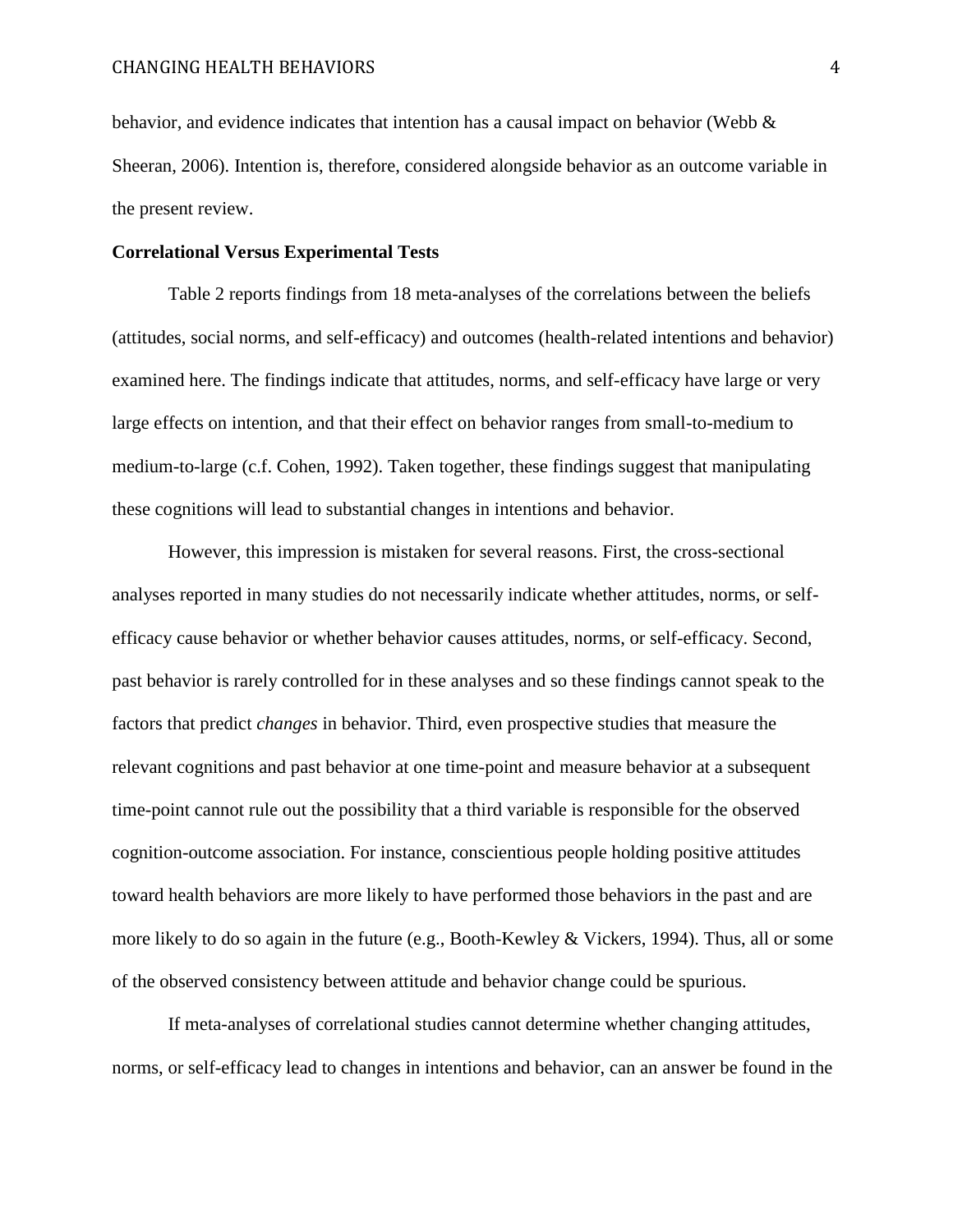hundreds of interventions that have attempted to change these predictors (see, e.g., Bridle et al., 2005; Hardeman et al., 2002; Milne, Sheeran, & Orbell, 2000; Tyson, Covey, & Rosenthal, 2014; Webb, Joseph, Yardley, & Michie, 2010, for reviews)? For understandable reasons, intervention research has relied upon health behavior change as its primary outcome. Many studies do not include intervening measures of attitudes, norms, or self-efficacy, which precludes an analysis of the causal influence. Interventions also may not be successful in increasing attitudes, norms, or self-efficacy regarding the focal behavior; such studies underline the difficulty in changing cognitions but cannot speak to the issue of whether changing cognitions has a causal impact on behavior. Even studies that measure cognitions before and after the intervention and observe significantly enhanced cognitions in the wake of the intervention are problematic – because causal inferences are based on the *correlation* between changes in cognitions and changes in behavior (see Spencer, Zanna, & Fong, 2005, for discussion of the superiority of experiments over mediation analysis in tests of causality).

In the present review, we synthesize intervention studies in a manner that overcomes these limitations. Drawing upon Spencer et al.'s (2005) framework, we focus on the basic scientific question: does eliciting changes in attitudes, norms, or self-efficacy lead to changes in health-related intentions and behavior? Experiments permit the strongest inferences about causality on the basis of three defining characteristics: random assignment of participants to condition, manipulation of the treatment condition, and measurement of the dependent variable (West, Biesanz, & Pitts, 2000; see also Campbell, 1957; Sigall & Mills, 1998). Our metaanalysis leverages these defining characteristics of experiments to generate inferences about the causal role of attitudes, norms, and self-efficacy (see also Sheeran et al., 2014; Webb & Sheeran, 2006). A quantitative review of studies that satisfy the following criteria was conducted: (a)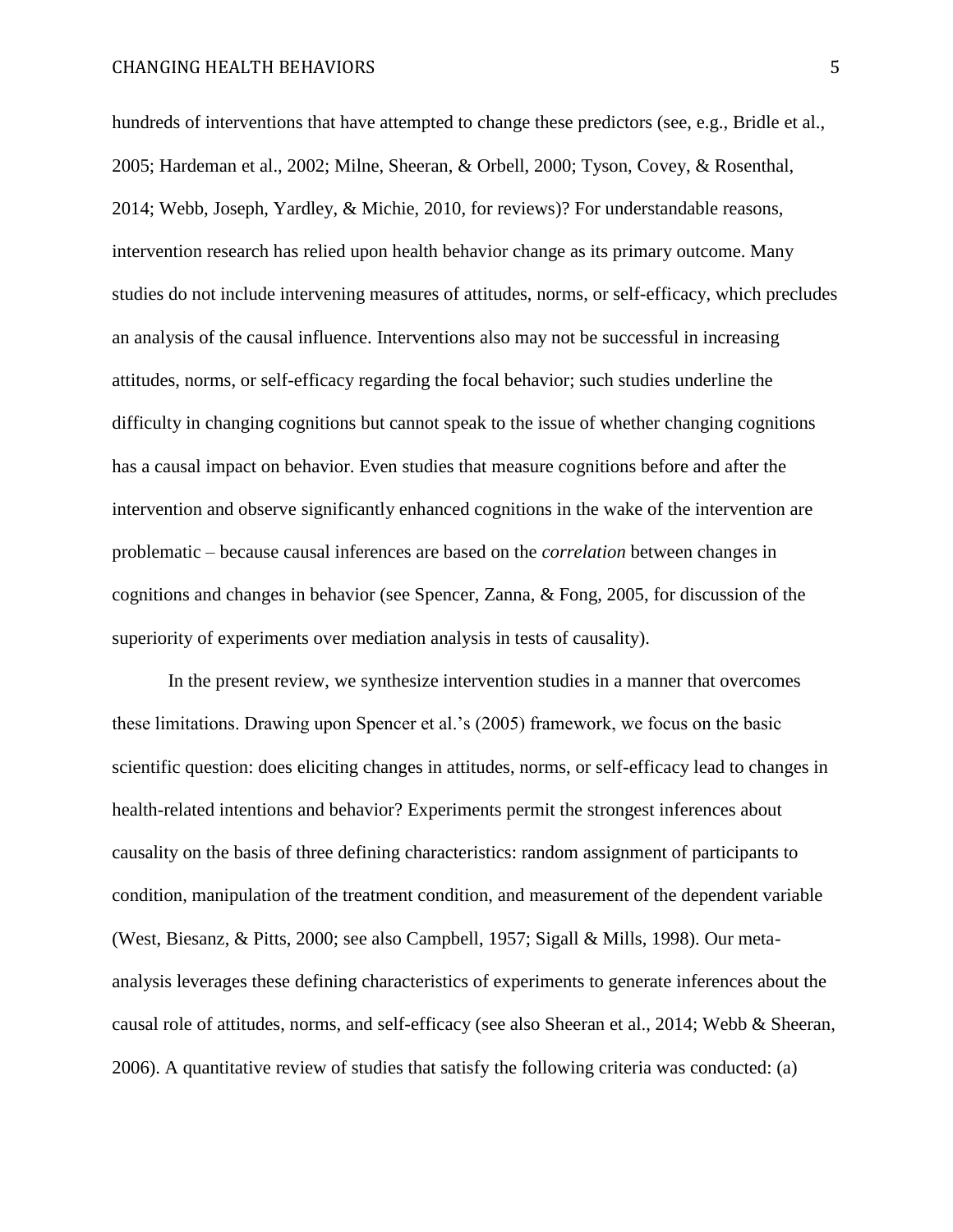*participants are randomly assigned to treatment versus control conditions*: Random assignment rules out third variable explanations of the findings as scores on third variables should be evenly distributed between the conditions and thus cannot account for treatment effects; (b) *the treatment produces a statistically significant difference in attitudes, norms, or self-efficacy between participants who receive the treatment and control participants*: Manipulation of the treatment condition must be successful; change in the putative mediator must occur in order to assess the causal impact of the treatment on the dependent variable. If the treatment does not change attitude, norm, or self-efficacy, then inferences concerning the causal effect of changes in these cognitions cannot be made; (c) *a statistical test of the difference in subsequent intention/behavior between treatment and control participants can be undertaken*. The temporal precedence of the treatment over the outcome permits inferences about the causal direction of the effect (i.e., that the treatment caused the change in the outcome, rather than the reverse). In sum, random assignment of participants, successful manipulation of the causal factor, and measurement of outcomes in the wake of treatment are necessary and sufficient criteria to afford the strongest test of whether attitudes, norms, or self-efficacy alter intentions or behavior.

### **The Present Study**

The present review uses meta-analysis to test the extent to which changing attitudes, norms, or self-efficacy leads to changes in health-related intentions and behavior. We also examine the impact of simultaneously changing more than one of these predictors, and examine several factors (study quality, theoretical basis of the intervention, sample characteristics, measurement factors, and features of the targeted behavior) that could moderate the effects of attitude, norm, and self-efficacy change on health-related intentions and behavior.

#### **Method**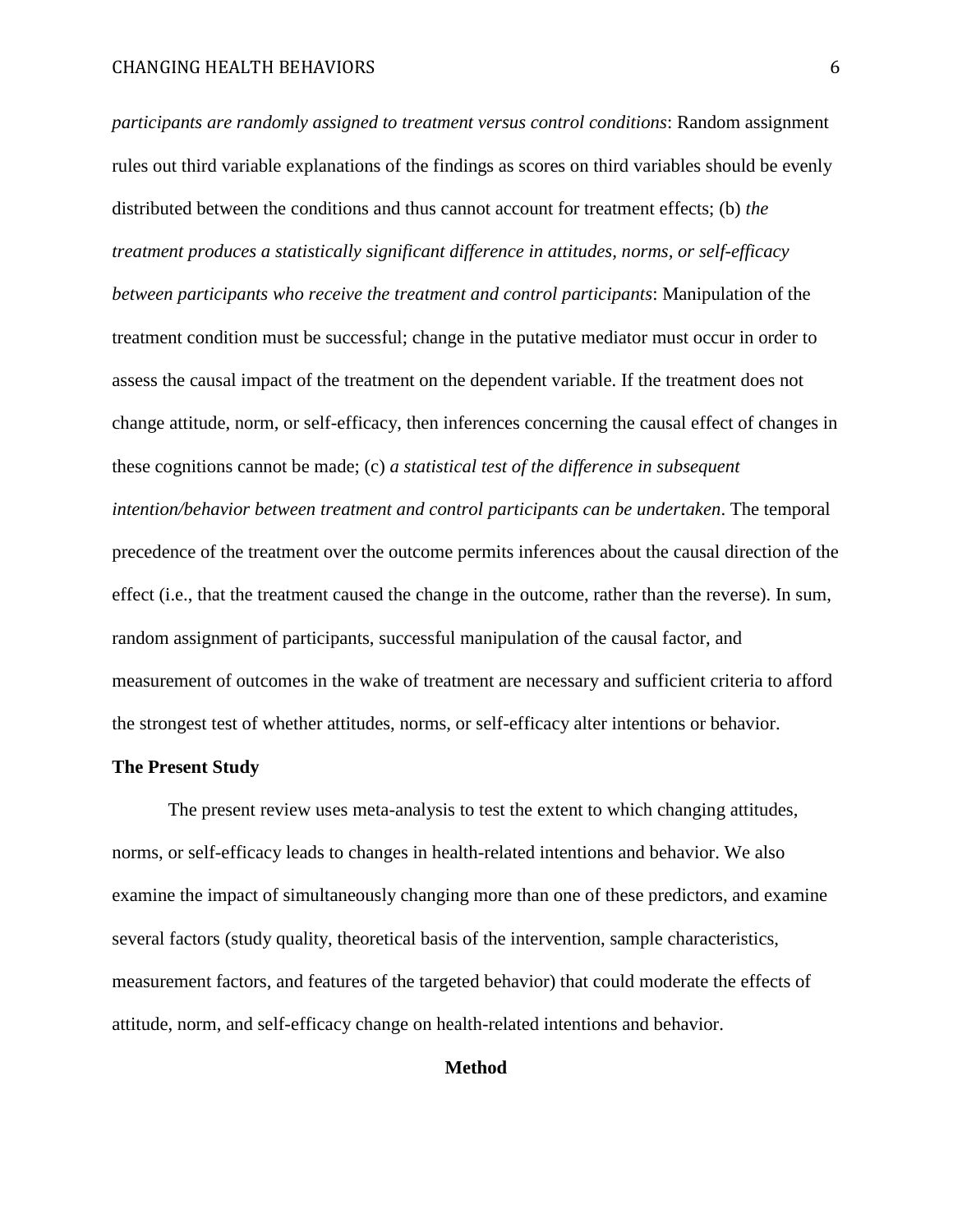### **Selection of Studies**

Studies were obtained via three methods: (a) a computerized search of social scientific and health databases (Web of Knowledge, PsychINFO, PubMed, ProQuest, and Dissertation Abstracts International) for articles published up to March 2, 2015 using the search terms behavior\* OR belief\* OR outcome\* OR expect\* OR costs OR benefits OR pros OR cons OR norms OR norm OR normative OR peer pressure OR social pressure OR parent\* pressure OR social influence\* OR parent\* influence\* OR self-efficacy OR perceived control OR perceived behavi\* control OR control belief\* OR PBC AND intention\* OR behavi\* OR action OR performance AND health OR illness OR disease AND increase\* OR change\* AND intervention\* OR experiment\* OR behavioral\* OR randomi\*ed trial (search terms could appear in article titles, keywords, or abstracts), (b) reference lists in each article were evaluated for inclusion, and (c) relevant social science and health listservs were sent messages requesting relevant unpublished papers and theses (APA Division 38; Cancer Prevention Research Center Email List; Social, Personality, and Health Network; Society of Behavioral Medicine; Society of Personality and Social Psychology).

There were three inclusion criteria for the meta-analysis. First, studies had to use an experimental design with random assignment of participants to a treatment versus a control condition. Second, the intervention had to generate a significant difference in attitudes, norms, or self-efficacy between a treatment and a control condition. Third, studies had to measure healthrelated intentions or behavior in the wake of the intervention. Health-related behaviors were defined in line with Gochman's (1997, p. 3) specification as " ... overt behavioral patterns, actions or habits that relate to health maintenance, to health restoration and to health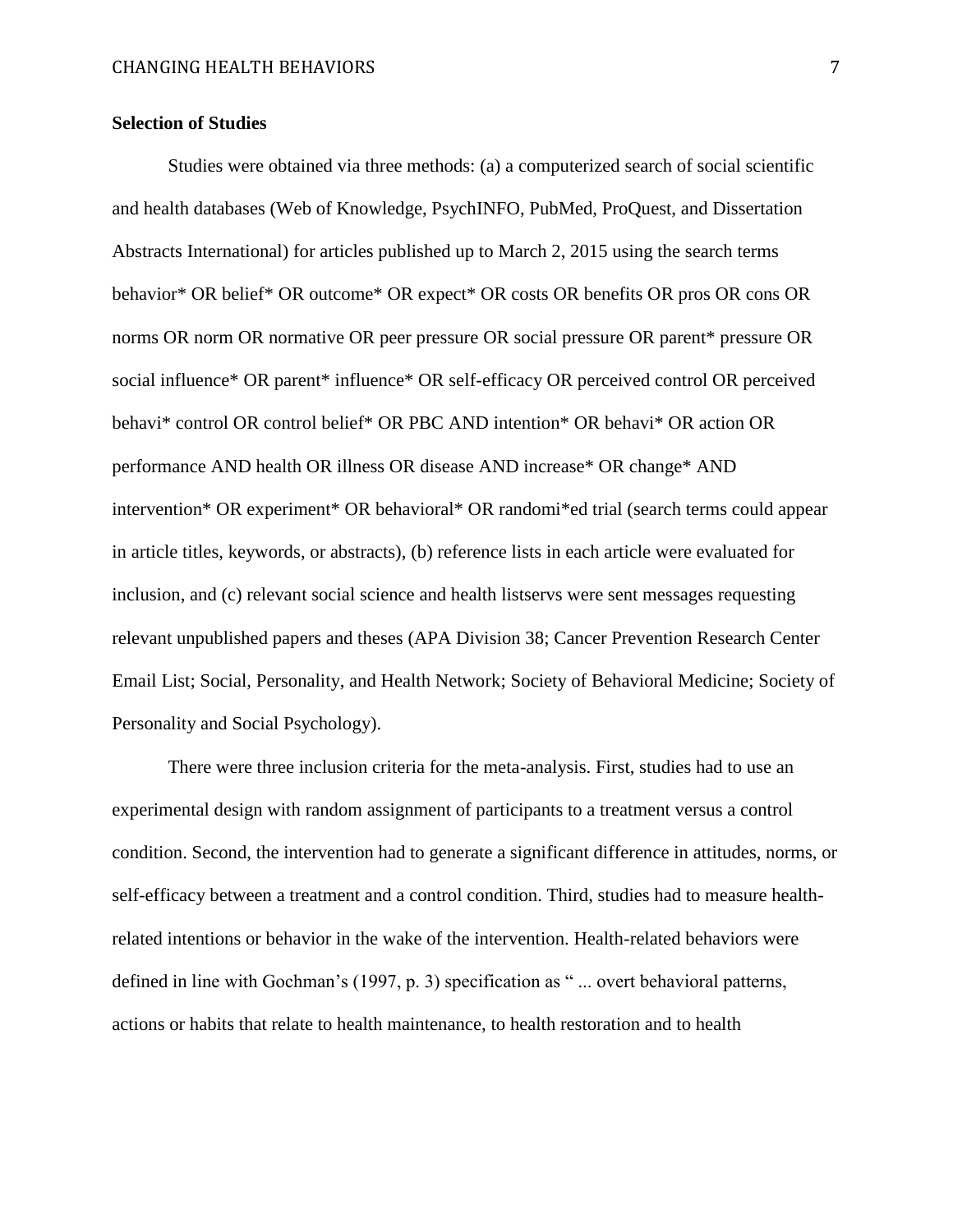improvement." There was one exclusion criterion; studies involving participants with psychiatric problems were excluded, as findings may not generalize to other samples.

Figure S1 in the supplementary materials details the flow of information through the phases of the present review (Moher, Liberati, Tetzlaff, Altman, & the PRISMA Group, 2009). The literature search identified 17,963 articles and theses. Following de-duplication, 14,649 articles were excluded. Primary reasons for exclusion at this stage were a lack of focus on health behavior, a non-experimental design, and failure to measure attitudes, norms, or self-efficacy. Assessment of the eligibility of 883 full-text reports led to the exclusion of 728 reports. At this stage, the reasons for exclusion were (a) no significant treatment effect on attitudes, norms, or self-efficacy ( $n = 358$ ), (b) effect sizes could not be computed, even after contacting authors ( $n =$ 202), (c) failure to measure attitudes, norms, or self-efficacy, or health-related intentions or behavior ( $n = 79$ ), (d) assignment to conditions was not random ( $n = 78$ ), and (e) duplication of data  $(n = 11)$ . One hundred and fifty-one papers (155 independent studies) met the inclusion criteria for the review. Table S1 in the supplementary materials presents the characteristics and effect sizes for each study. There were  $k = 87$  tests that significantly increased attitudes,  $k = 21$ tests that significantly increased norms, and  $k = 109$  tests that significantly increased selfefficacy.

### **Moderator Variables**

A number of factors could moderate the effect of changing attitudes, norms or selfefficacy on intention and behavior. Variables from each of the following categories of moderators were analyzed: (a) study design and quality, (b) theoretical basis of the intervention, (c) construct measurement, (d) sample characteristics, and (e) features of the targeted behavior.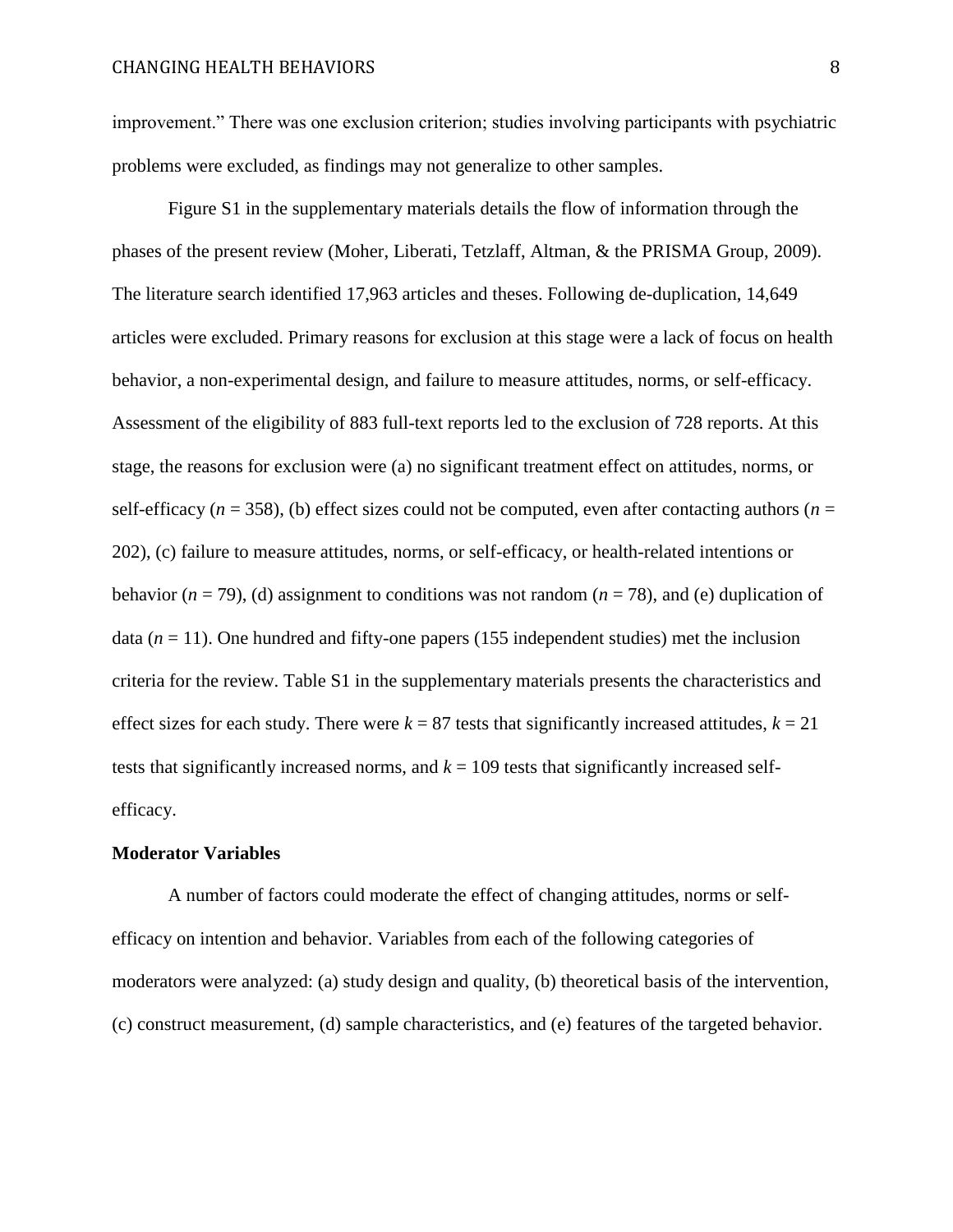Study design and quality involved coding nine features of the research: (a) whether the report was a published journal article or an unpublished paper or thesis, (b) use of a pretestposttest design, (c) whether the statistical analyses involved controlling for covariates, (d) quality of the blinding of participants and experimenters (Chalmers et al.'s, 1990, rating scale), (e) quality of participant randomization (Chalmers et al.'s, 1990, rating scale), (f) use of a control or comparison group that was matched for intervention duration and content, (g) use of a waitlist control group, (h) use of a treatment as usual control group, and (i) quality of reporting and treatment of attrition (Chalmers et al.'s, 1990, rating scale).

The theoretical basis of the intervention was coded in terms of the following five characteristics: explicit mention that theory was used to design the intervention, and the reliance on any of four formal theories: the theory of planned behavior, social cognitive theory, the health belief model, or the transtheoretical model. Six features of the measurement of constructs were coded, including the reliability of the measures of (a) attitude, (b) norms, (c) self-efficacy, (d) intention, and (e) behavior, and (f) use of an objective measure of behavior. Seven sample characteristics were also coded: (a) college student sample, (b) general population sample, (c) workplace sample, (d) school pupil sample, (e) percentage of female participants, (f), percentage of white participants, and (g) mean age.

Several features of the targeted behavior were examined. First, we coded whether the study aimed to (a) increase the targeted behavior, (b) decrease the targeted behavior, and (c) change multiple behaviors. Second, we estimated effect sizes for specific health behaviors (e.g., physical activity, smoking, alcohol consumption). Third, we categorized health behaviors more broadly using the distinction made by Janz and Becker (1984) between preventive health behaviors and disease management (or "sick role") behaviors, and the distinction made by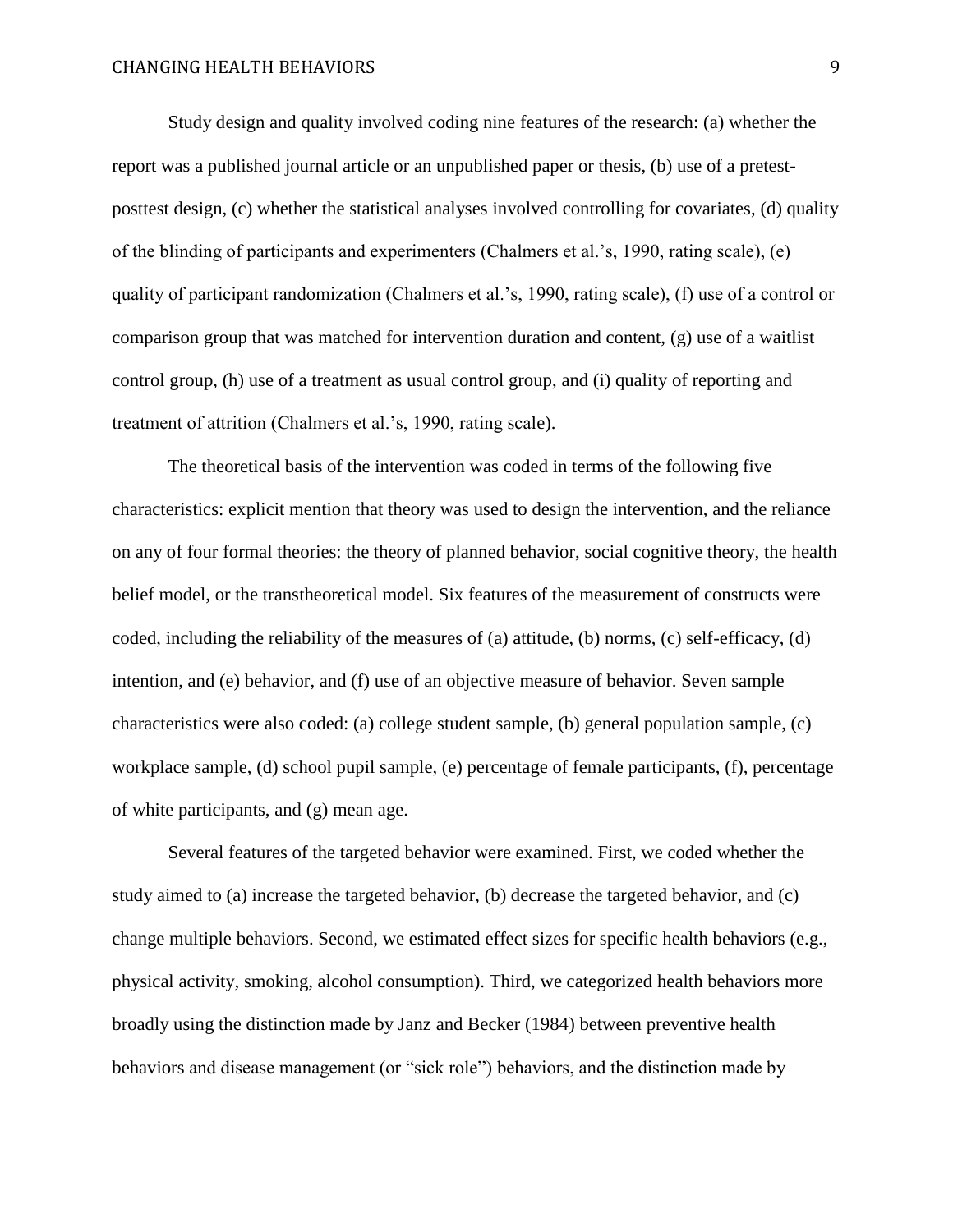Ouellette and Wood (1998) between frequently versus infrequently performed behaviors. This resulted in three categories of health behaviors: *frequent prevention behaviors* (i.e., diet, alcohol, sun protection, smoking, driving safely, breastfeeding, parental monitoring behaviors, sexual behaviors, and exercise), *infrequent prevention behaviors* (i.e., vaccinations, cancer screening, other screening, and self-examinations), and *disease management behaviors* (i.e., diabetes care, blood pressure self-monitoring, asthma management, HIV/AIDS self-management, and apnea management).

### **Reliability of Coding**

The second and third authors and a research assistant independently coded the moderator variables and effect sizes, and reliability of coding was checked for 80% of studies. Agreement was high for both categorical and continuous variables; kappa coefficients and intraclass correlations ranged between 0.70 to 1.00 ( $M = 0.92$ ) and 0.70 to 1.00 ( $M = 0.94$ ), respectively. Disagreements were resolved through discussion.

### **Meta-Analysis Strategy**

The effect size metric used here was Cohen's *d.* Positive *d*-values indicate effects in the predicted direction (i.e., more positive attitudes, norms, and self-efficacy lead to stronger intentions and greater behavioral performance); *d*-values were reverse coded where necessary to meet this criterion (e.g., if intentions to avoid snacking were associated with reduced snack consumption). In cases where the constructs were measured multiple times following the intervention, effect sizes for attitude, norm, and self-efficacy were always computed using data from the first time point after the completion of the intervention. For intentions and behavior, effect sizes were computed using data from the longest follow-up in the wake of the intervention.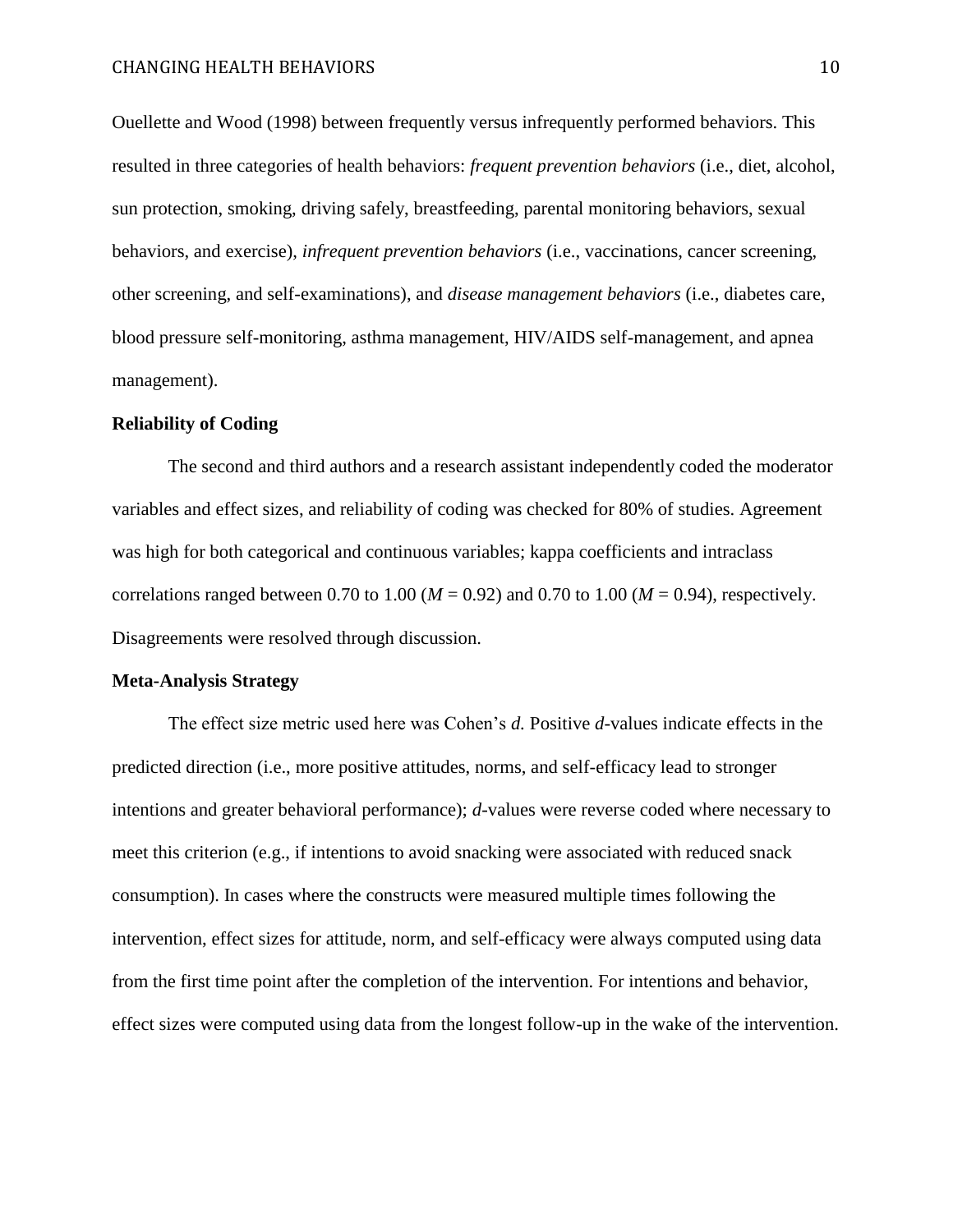Whenever possible, we used the treatment and control conditions designated by the authors of the original reports to compute effect sizes. If studies had multiple treatment or control conditions, we selected the conditions that exhibited the largest difference in attitudes, norms, or self-efficacy; this is consistent with the aim of the research to determine whether changing attitude, norm, or self-efficacy leads to changes in intention or behavior (cf. Webb & Sheeran, 2006). If there was no control condition, then the comparison between the two treatment conditions that had the largest impact on attitude, norm, or self-efficacy was used. One hundred and thirteen studies compared a treatment condition to a control condition, and 44 studies compared a treatment condition to another intervention condition.

The meta-analysis was conducted using STATA Version 11 (StataCorp, 2009). Weighted average effect sizes (*d+*) were computed based on a random effects model (STATA command *metan*) because studies were likely to be "different from one another in ways too complex to capture by a few simple study characteristics" (Cooper, 1986, p. 526). Effect sizes were interpreted using Cohen's (1992) guidelines where  $d = 0.20$  is a "small" effect,  $d = 0.50$  a "medium" effect, and  $d = 0.80$  a "large" effect.

The homogeneity *Q* statistic (Cochran, 1954) was used to evaluate variability in effect sizes from the primary studies. A statistically significant *Q* indicates that effect sizes are heterogeneous, and examination of moderators is justified. Heterogeneity was also assessed via the  $I^2$  statistic, which indicates the proportion of inconsistency in the individual studies that cannot be explained by chance. When  $Q$  and  $I^2$  statistics were significant, we tested moderation of effect sizes for intentions and behavior. For categorical moderators, effect sizes were computed for the different levels of the moderator, and compared using the *Q* statistic. For continuous moderators, meta-regressions were used (STATA command *metareg*), where β is the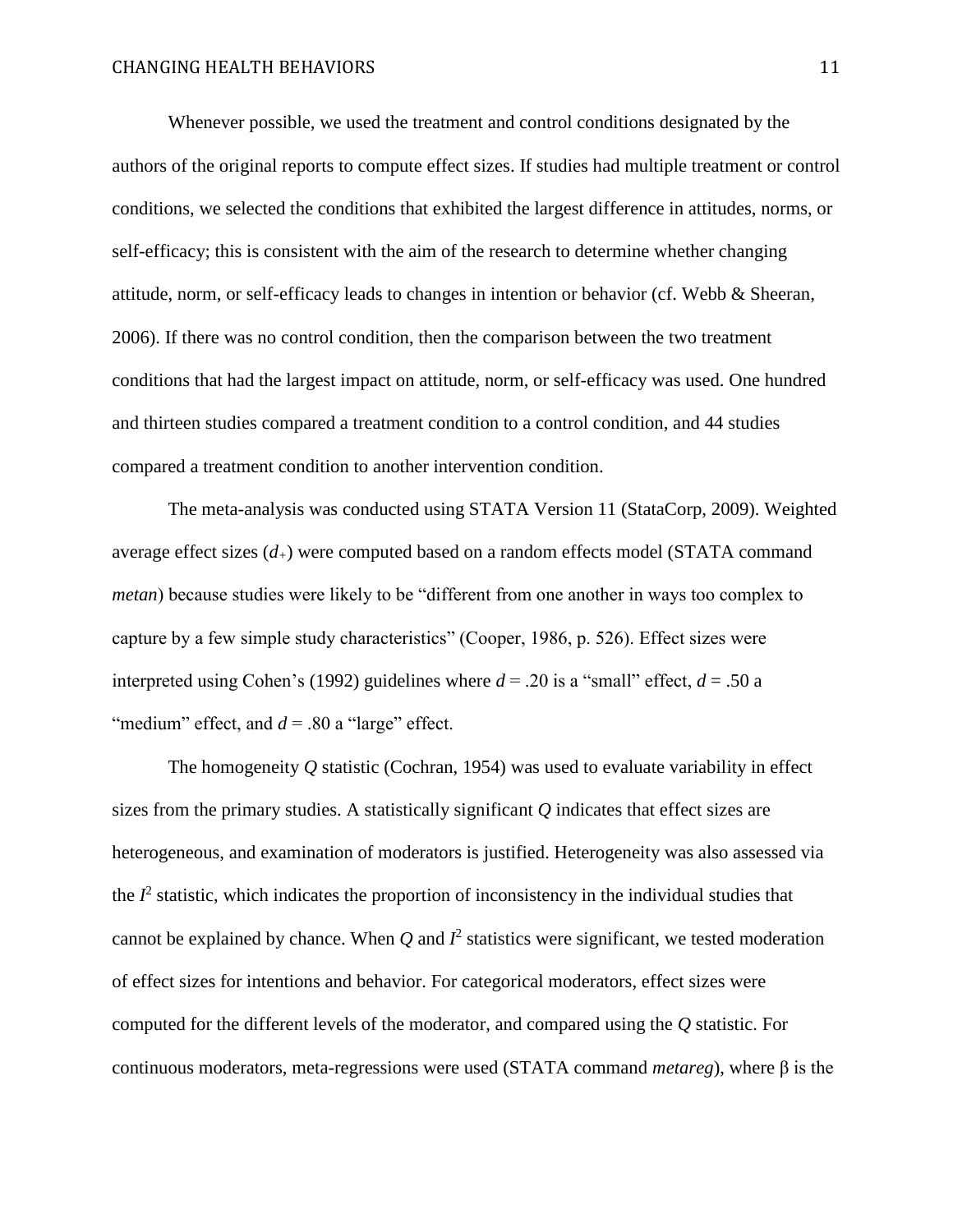beta weight or coefficient assigned to the predictor and *t* (and the associated *p* value) tests whether the beta weight is significantly different from zero.

### **Results**

### **How Effective Were Interventions at Changing Attitudes, Norms, and Self-Efficacy?**

Eighty-seven interventions elicited an increase in attitudes, with an overall effect size of  $d_{\pm} = .47$  (*CI* = .42 to .53,  $k = 87$ ,  $N = 34,993$ ). The 21 studies that elicited an increase in norms produced an overall effect size of  $d_{+} = .62$  (*CI* = .40 to .84,  $k = 21$ ,  $N = 10,087$ ), whereas the 109 interventions that elicited an increase in self-efficacy produced an overall effect size of  $d_{\pm} = .65$  $(CI = .57$  to .72,  $k = 109$ ,  $N = 36,593$ ). Thus, interventions were moderately successful in changing attitudes, norms, and self-efficacy; in each case, effect sizes were of approximately medium magnitude.

# **How Much of an Effect Does Changing Attitudes, Norms, or Self-Efficacy Have on Intentions and Behavior?**

Table 3 shows the findings for the impact of changing attitudes, norms, and self-efficacy on health-related intentions and behavior. Each of the three cognitions had a reliable effect on both intentions and behavior (the confidence intervals did not contain zero). All three effects on intention were medium-sized  $(d_{+} = .48, .49, \text{ and } .51, \text{ for attitudes, norms, and self-efficacy, }$ respectively). Changing attitudes and norms had small-to-medium sized effects on behavior  $(d_{+} =$ .38 and  $d_{\pm} = 0.36$ , respectively), and changing self-efficacy had a medium effect on behavior ( $d_{\pm} =$ .47).

We undertook two checks to ensure that these findings were robust. First, we removed outliers  $(M \pm 3SD)$  from each set of cognition-outcome effect sizes; findings did not change in this analysis (mean change in  $d_+ = -0.02$ ). Second, we used Coyne, Thombs, and Hagedorn's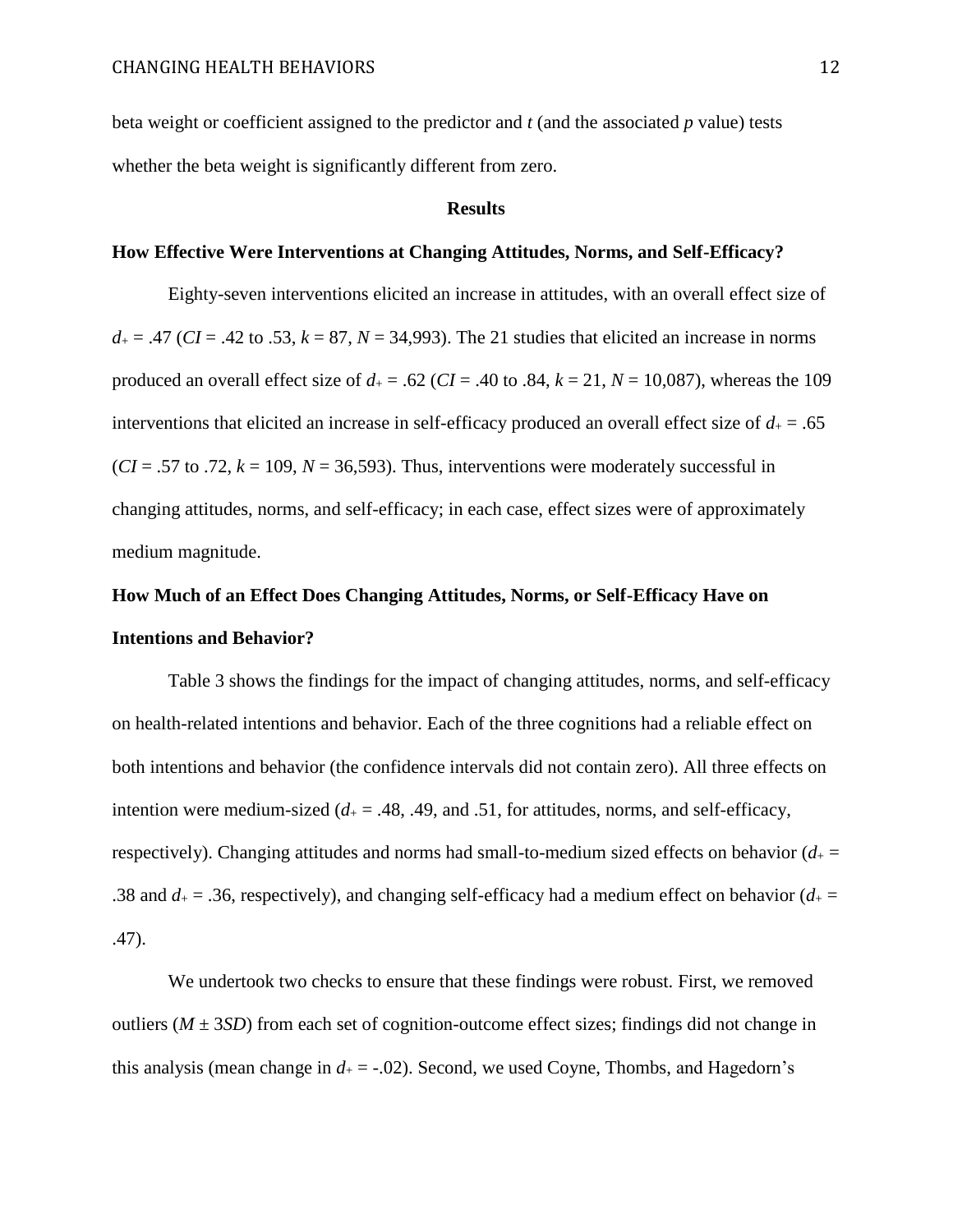(2010) criterion to investigate whether tests had adequate power (i.e., 55% power to detect a medium-sized effect). The proportion of tests with adequate power ranged from 78% to 90% (*M*  $= 86\%$ ). Findings were unchanged when the meta-analysis was restricted to adequately powered tests (mean change in  $d_{+} = -0.02$ ).

The values in Table 3 suggest that eliciting changes in attitudes, norms, and self-efficacy has a stronger effect on intention than on behavior. We tested this premise among the subset of studies that changed the respective cognition and measured both intentions and behavior  $(k = 39)$ , 12, and 31, *N* = 10,514, 5,321, and 10,321, for attitude, norm, and self-efficacy change, respectively). Findings indicated that changing attitudes, norms and self-efficacy each had a larger effect on intentions ( $d_+ = .47, .52,$  and .46, respectively) than on behavior ( $d_+ = .35, .44,$ and .35),  $Q = 19.48$ , 4.14, and 15.29, respectively,  $p_s < .05$ . The consideration that cognition changes had larger effects on intentions compared to behavior is consistent with the premise that intention mediates the impact of attitudes, norms, and self-efficacy on behavior (e.g., Ajzen, 1991). To formally evaluate this possibility, we used the *d<sup>+</sup>* = .36 observed in Webb and Sheeran's (2006) meta-analysis to represent the strength of the intention-behavior relationship. (The correlation between intention and behavior was reported in only five studies reviewed for the current analysis; using the average correlation from these studies made no substantive difference to the findings reported below). The  $d<sub>+</sub>$  values representing the effects of cognition changes on intentions and behavior were converted to *r's*; the resulting correlations between cognition change, intention, and behavior were then used as the input matrix for a series of linear regression analyses (see Figure S2 in the supplementary materials). Findings showed that attitude, norm, and self-efficacy change each predicted intentions ( $\beta$  = .23, .24, and .25, respectively, *p*s < .001). In simultaneous regressions predicting behavior, intentions were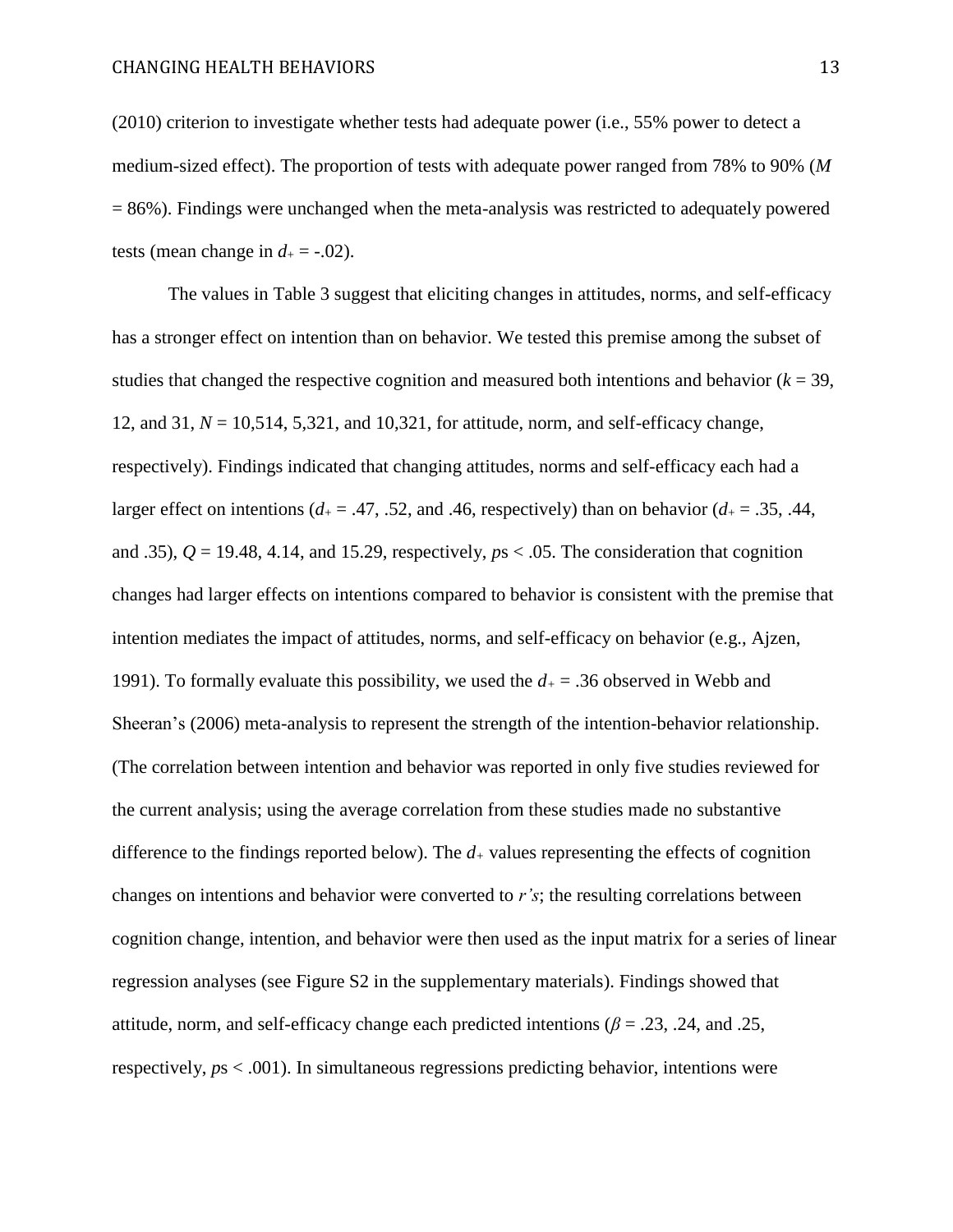significant predictors ( $\beta$  = .14, .15, and .13, respectively,  $p_s$  < .001), and Sobel tests indicated that the associations between attitude, norm, and self-efficacy change and behavior were attenuated ( $Z = 5.57$ , 5.67, and 5.26, respectively,  $ps < .001$ ). Thus, intentions partially mediated the impact of cognition change on behavior.

# **Does Changing More Than One Cognition Produce Larger Effects on Intentions and Behavior?**

Next, we explored whether changing more than one cognition led to a larger change in intentions and behavior, as compared to changing only one cognition. To this end, studies were divided into two categories: Studies that changed *both* cognitions (e.g., there was a significant difference between the treatment and control conditions for both attitudes and norms) and studies that assessed change on both cognitions but succeeded in changing only one of them. Similarly, studies that successfully changed all three cognitions were compared to studies that attempted to, but did not, change all three cognitions. Next we regressed the effect sizes for intentions and behavior on the respective dummy-coded variables (see Table S2 in the supplementary materials). There was no evidence that changing more than one of the cognitions elicited larger effects on intentions and behavior. Two meta-regression analyses were significant; interventions that changed both attitude and norms actually had a *smaller* effect on behavior  $(B = -.30, p < .05)$ as did interventions that changed attitudes, norms, *and* self-efficacy  $(B = -0.34, p < 0.05)$ .

# **Do Study Design/Quality, Theoretical Basis, and Measurement and Sample Characteristics Moderate Effects on Intentions and Behavior?**

Meta-regression was used to determine whether features of the study design and quality, the theoretical basis of the intervention, the measurement of constructs, and sample characteristics moderated the observed effect of changing cognitions on intentions or behavior.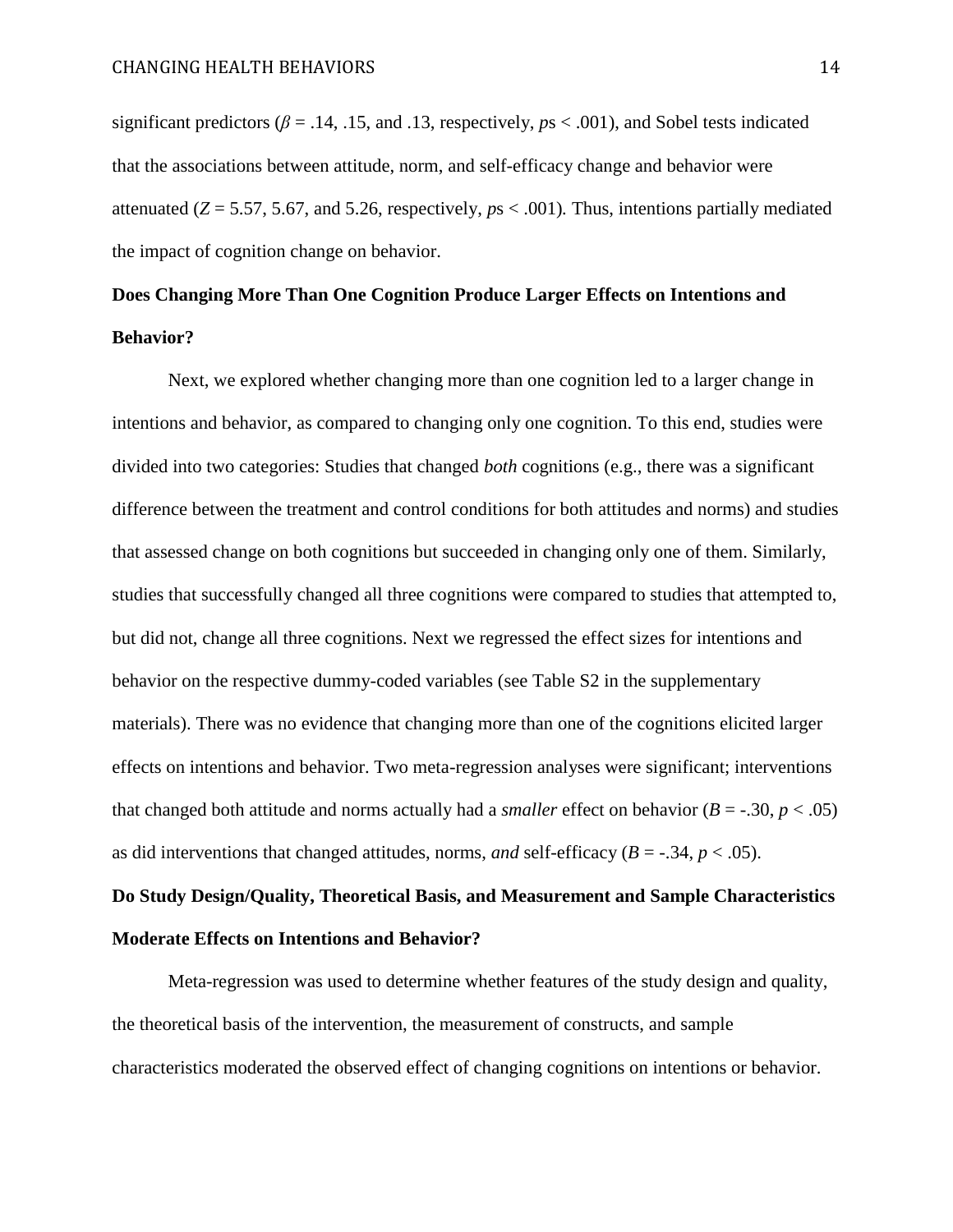Few significant moderator effects were observed (see Table S3 in the supplementary materials). None of the associations pertaining to the theoretical basis of the intervention or sample characteristics were significant. Only one feature of study design/quality moderated effect sizes for intentions – not including covariates in the analysis was associated with larger effects on intentions ( $B = -0.30 p < 0.05$ ). Two features of study design/quality moderated effect sizes for behavior – the use of better quality randomization procedures and better quality blinding procedures were both associated with larger effects on behavior (*B* = .20 and .14 respectively, *p*s  $< .01$ ).

### **Do Features of the Targeted Behavior Moderate Effects on Intentions and Behavior?**

Table S3 in the supplementary materials shows that interventions designed to *increase* performance of a targeted behavior were associated with larger effect sizes for intentions ( $B =$ .19,  $p < .05$ ) and behavior ( $B = .18$ ,  $p < .05$ ), whereas studies that aimed to *decrease* performance were associated with smaller effects for behavior ( $B = -0.23$ ,  $p < 0.01$ ). Interventions targeting multiple behaviors did not lead to larger or smaller effect sizes. We also examined whether effect sizes varied by the target health behavior (see Table S4 in the supplementary materials). The only reliable difference in effect sizes for intentions was observed for cancer screening intentions  $(d_{+} = .90)$ , which was larger than the effects on intentions regarding sexual behavior, diet, physical activity, and sun protection. The only reliable difference for behavior was observed for alcohol use, such that this effect was substantially smaller  $(d_{+} = .11)$  than the effects observed for other behaviors.

Finally, we explored the impact of changing attitudes, norms, and self-efficacy on intentions and behavior in relation to three categories of health behaviors (see Table S5 in the supplementary materials). Non-independent effects precluded formal comparison of cognition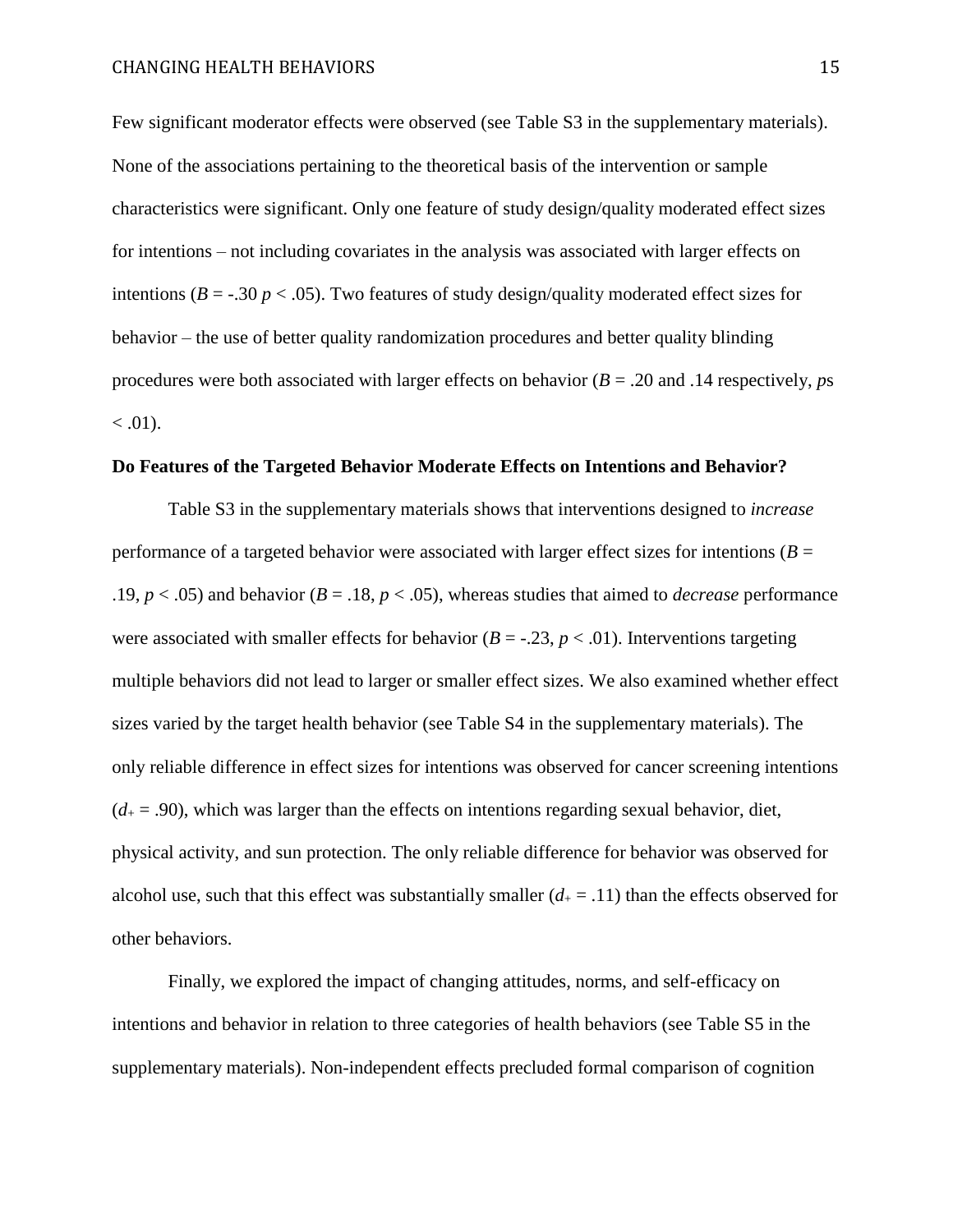changes *within* each category of health behavior (as the same study could contribute effects for attitudes, norms, or self-efficacy), and there were too few effects for social norms in the different health behavior categories to permit meaningful inferences. Attitude change had similar effects on intentions regarding frequent prevention, infrequent prevention, and disease management behaviors. Norm change had a larger effect on intentions regarding infrequent prevention behaviors than frequent prevention behaviors, but there was only one study of norm change in relation to infrequent prevention behaviors. Self-efficacy change had similar effects on intentions in relation to frequent prevention behaviors and infrequent prevention behaviors (there was only one study of self-efficacy change in relation to disease management behaviors). The effect sizes for behavior showed that attitude change had a larger effect on both disease management  $(d_{+} =$ .60) and infrequent prevention behaviors  $(d_{+} = .48)$  compared to frequent prevention behaviors  $(d_{\pm} = .36, \text{ps} < .01)$ ; effect sizes for disease management and infrequent prevention behaviors did not significantly differ. The effect sizes for behavior showed that norm change had a larger effect on infrequent prevention behaviors ( $d_{+} = .82$ ) compared to frequent prevention behaviors ( $d_{+} =$ .27, *p* < .001). Findings for self-efficacy change revealed a larger effect on both disease management ( $d_{+} = .70$ ) and infrequent prevention behaviors ( $d_{+} = .68$ ) compared to frequent prevention behaviors  $(d_{+} = .41, ps < .001)$ ; effect sizes for disease management and infrequent prevention behaviors did not significantly differ.

#### **Discussion**

The present review supports the premise that attitudes, norms, and self-efficacy have a causal effect on intention and behavior, and indicates that interventions that successfully change these cognitions promote health behavior change. Eliciting changes in each of the three cognitions had a reliable effect on both intentions and behavior. Intervention effects on attitudes,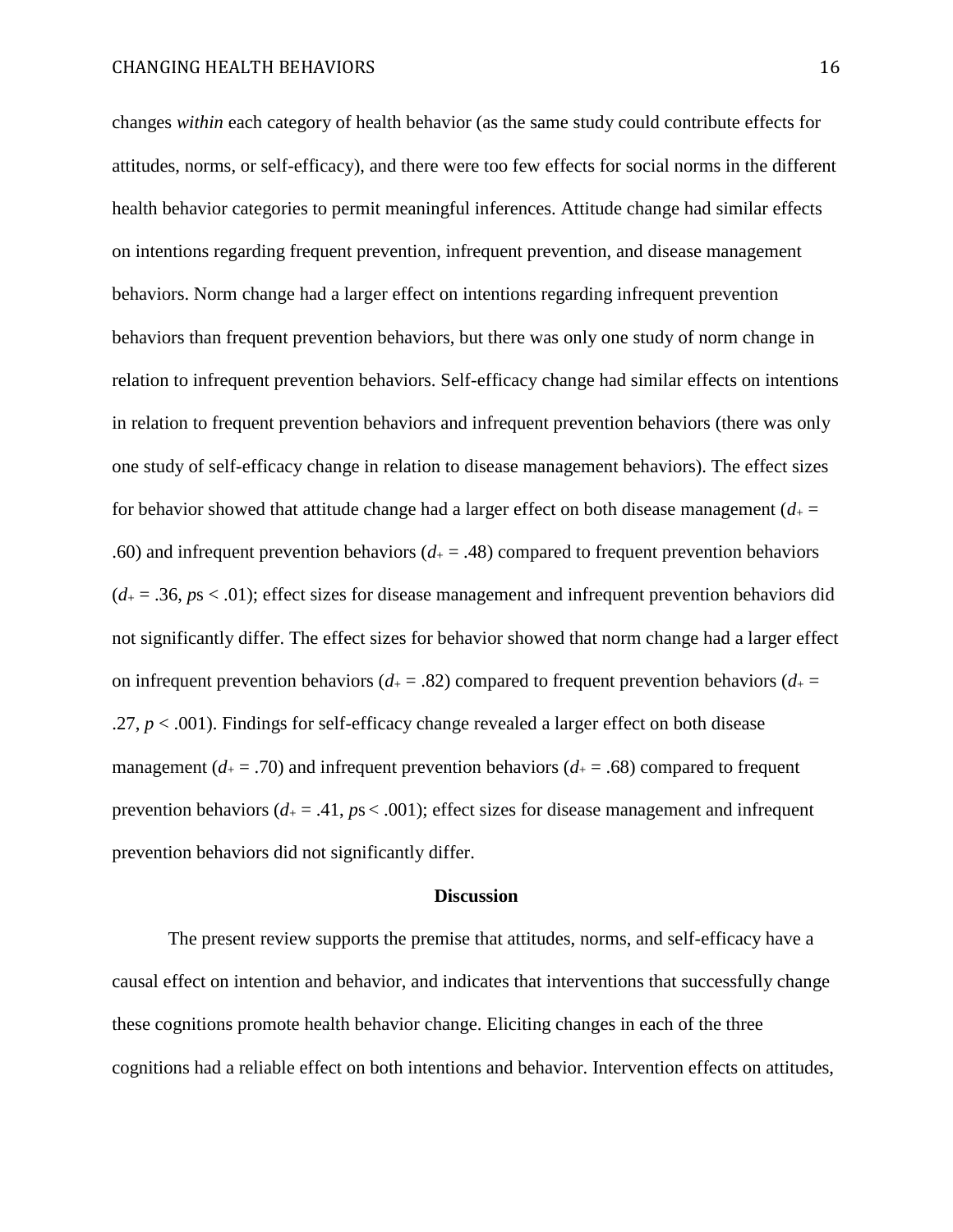norms, and self-efficacy had effects of medium magnitude on intentions. Changing attitudes or norms had small-to-medium effects on behavior, and changing self-efficacy had a medium-sized effect. These findings provide *experimental* evidence that three key cognitions specified by leading health behavior theories elicit change in health-related intentions and behavior.

The present findings are consistent with correlational evidence that attitudes, norms, and self-efficacy are reliable predictors of intentions and behavior (e.g., Conner & Sparks, 2005; McEachan et al., 2011). However, the findings obtained here also indicate that correlational tests generally *overestimate* the influence of these cognitions. The *d*<sup>+</sup> values in correlational tests of attitude-intention, norm-intention, self-efficacy-intention, and attitude-behavior relations (Table 2) were twice as big as the  $d_+$  values observed in our experimental tests (Table 3). Correlational and experimental tests converged on the conclusion that norms had a small-to-medium effect on behavior and that self-efficacy change had a medium-sized effect on behavior. The relative importance of changing attitudes versus changing norms or self-efficacy differed in correlational and experimental tests. Whereas correlational studies indicate that changing norms is much less effective in promoting intention and behavior change compared to changing attitudes (e.g., Hagger & Chatzisarantis, 2005), interventions that changed attitude and interventions that changed norms proved similarly effective in promoting these outcomes. Experimental findings also offered support for social cognitive theory's (e.g., Bandura, 1998) analysis of the importance of self-efficacy (relative to attitudes) in determining health-related intentions and actions.

Changing attitudes, norms, and self-efficacy had a larger effect on intentions than on behavior. This finding is consistent with Gollwitzer's (1990, 2012) mindset theory of action phases (MTAP), which distinguishes between the *deliberative* versus *implemental* phases of goal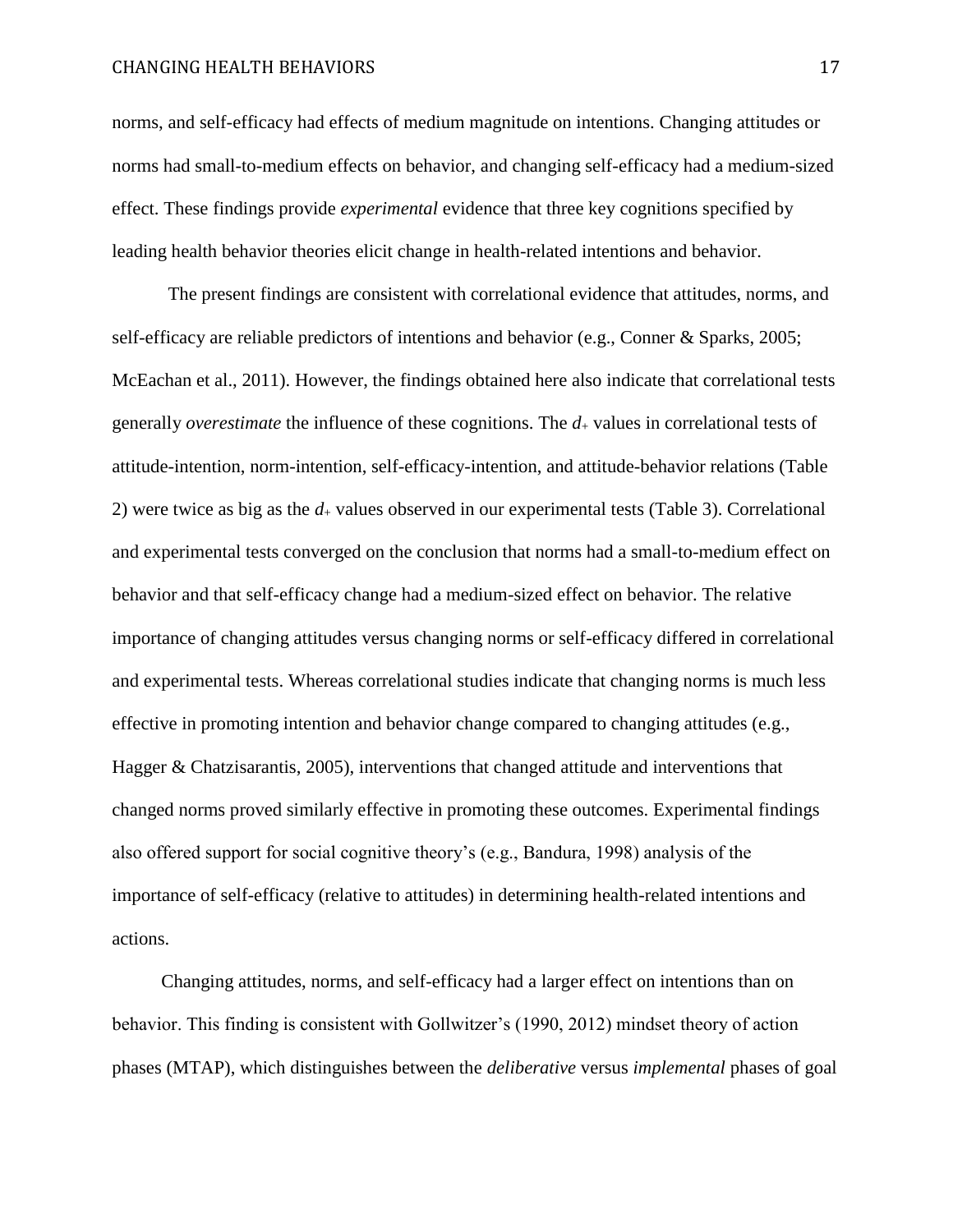pursuit. The deliberative phase involves consideration of the desirability and feasibility of the focal goal, and culminates in the decision or intention to act. The implemental phase concerns the translation of respective intentions into action and involves a different set of processes that have to do with action preparation (e.g., planning when, where, and how to act; Gollwitzer, 1999; Gollwitzer & Sheeran, 2006). Thus, according to the MTAP, favorable attitudes, norms, and self-efficacy mainly influence the formation of intentions (see also de Bruin et al., 2012).

This is not to say that attitudes, norms, and self-efficacy do not directly elicit behavior change. It was notable that in mediation analyses, attenuation of attitude-behavior, normbehavior, and self-efficacy-behavior relations by intention was modest (mean reduction in standardized beta  $= .03$ ), and that the direct effects of cognitions on behavior remained highly significant even after intention had been taken into account. Research by Lawton, Conner, and McEachan (2009) showed that when attitude measures were divided into affective (feelings about performing the behavior) and cognitive (thoughts about performing the behavior) components, affective attitudes predicted behavior over and above the influence of intentions. Possibly, therefore, attitude change interventions were successful in modifying feelings about performing the behavior, which engendered direct effects of attitudes on behavior. There is also evidence that norms can affect behavior directly, in a manner that bypasses people's conscious intentions (e.g., Aarts & Dijksterhuis, 2003) and that self-efficacy affects behavior directly when efficacy appraisals accurately reflect actual control over the performance (Ajzen & Madden, 1986; Sheeran, Trafimow & Armitage, 2003). Primary research studies are needed that manipulate *both* intention *and* the respective cognition to confirm the direct effects of attitude, norm, and self-efficacy change on behavior, and to unravel the mechanisms responsible for these effects (see Peters, de Bruin, & Crutzen, 2015, for discussion).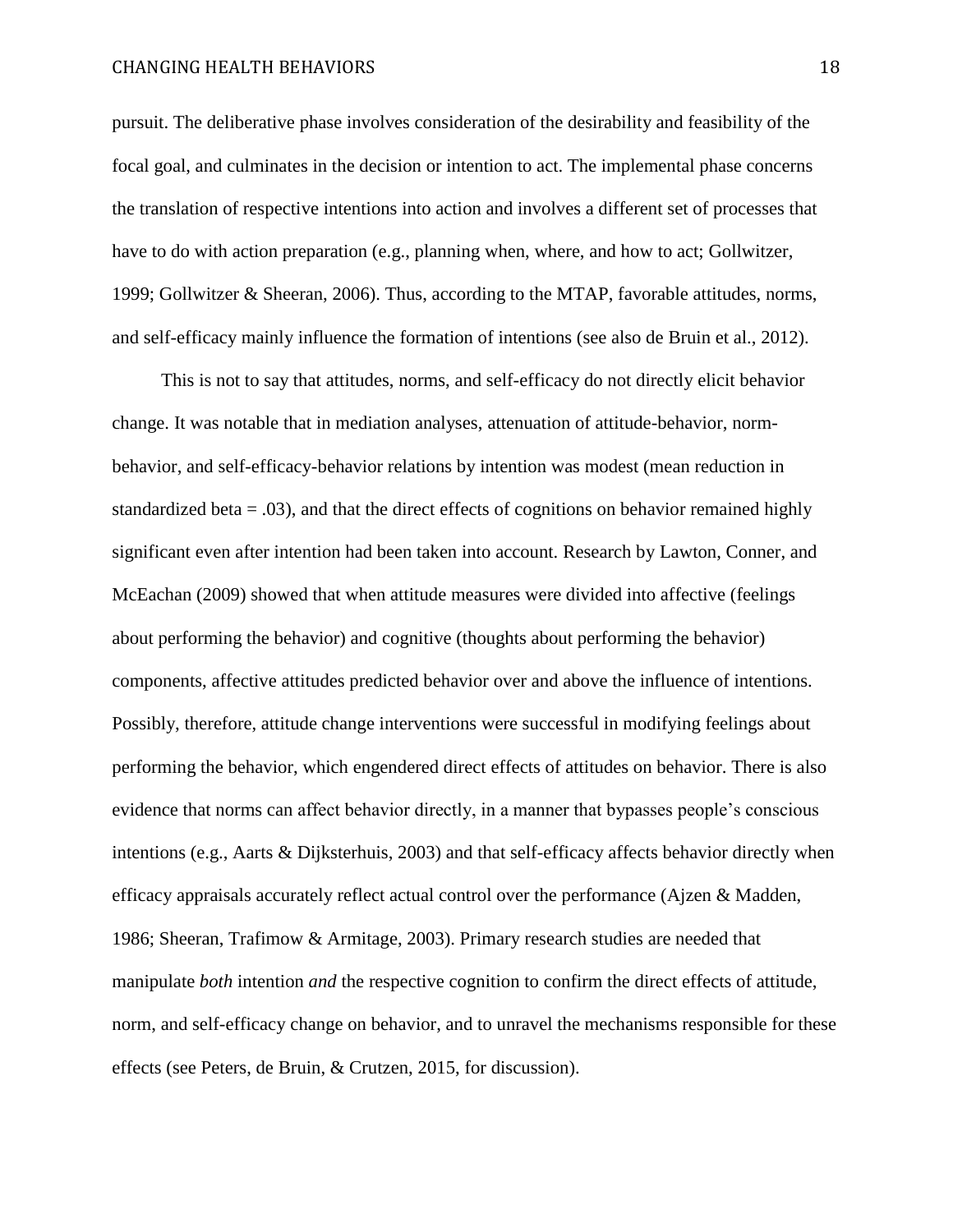A surprising finding was that interventions that changed more than one cognition did not generate larger effects on intentions or behavior compared to interventions that changed only attitude, norms, or self-efficacy. Most health behavior theories assume that these cognitions have additive effects, and some analyses suggest that there may be synergistic interactions among attitudes, norms, and self-efficacy (e.g., Acock & deFleur's, 1972, consistent contingency hypothesis). One possible explanation is that the amount of change elicited in two or more respective cognitions was not sufficiently large to observe additive or synergistic effects (see Fife-Schaw, Sheeran, & Norman, 2007, for relevant statistical simulations).

An alternative hypothesis is that it suffices to change attitude or norm or self-efficacy to change behavior because only one of these cognitions is the crucial determinant of the focal behavior. For instance, in a study of 30 behaviors, equivalent beta weights for attitudes, norms, or self-efficacy were observed for only three behaviors; for 15 behaviors attitude had the largest beta, and norms and self-efficacy had the largest betas for 6 behaviors apiece (the mean difference in betas between the key predictor and the two alternative predictors was .19; Sheeran, Trafimow, Finlay, & Norman, 2002). These findings could arise because, for instance, most people already have at least moderately favorable perceived norms and strong self-efficacy regarding the focal behavior but do not believe that positive consequences will follow from its performance. In this case, attitude change will generate behavior change but simultaneously changing norms and self-efficacy will confer no additional benefit. Similar reasoning applies to interventions that change norms (when people already possess favorable attitudes and selfefficacy regarding the behavior) and to interventions that change self-efficacy (when attitudes and norms are both supportive). If accurate, this analysis suggests that formative research will be important to determine whether resources should be devoted to identifying and then targeting the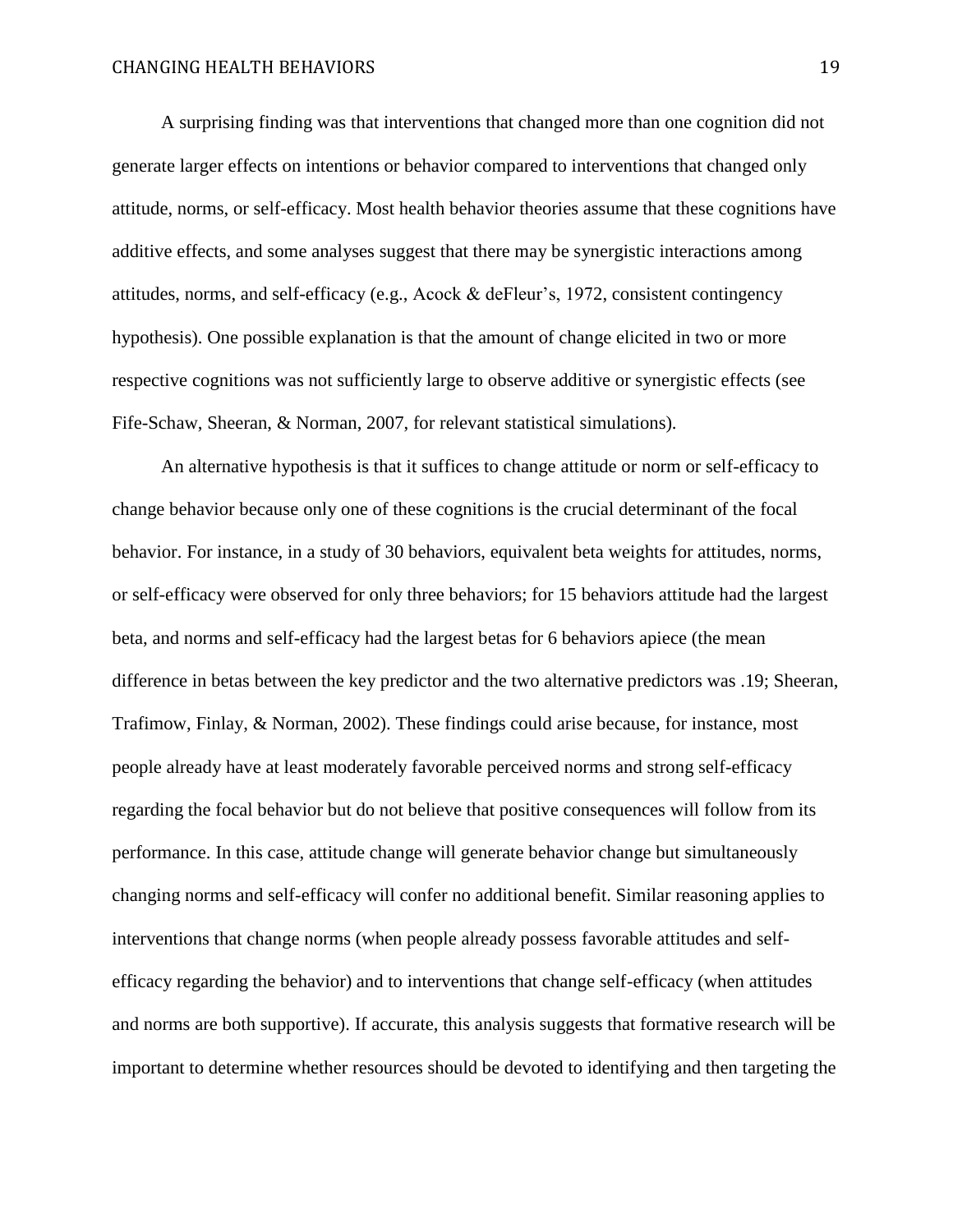key cognition that determines the focal behavior among the relevant sample, rather than spreading resources more thinly in efforts to change attitudes, norms, *and* self-efficacy (see Bartholomew, Parcel, Kok, Gottlieb, & Fernández, 2011, for discussion of intervention mapping).

A novel feature of the present review was that health behaviors were categorized using a taxonomy that drew upon both the long-standing distinction between prevention behaviors and disease management behaviors (Janz & Becker, 1984) and Ouellette and Wood's (1998) analysis of the impact of frequent versus infrequent performance on behavioral prediction. The key finding obtained in the current analysis was that changing attitudes and self-efficacy had a smaller effect on frequent prevention behaviors compared to both infrequent prevention behaviors and disease management behaviors. This finding is consistent with Wood's analysis of habit formation (Ouellette & Wood, 1998; Wood & Neal, 2007), which proposes that behaviors that are performed frequently (daily/weekly) in stable contexts are liable to become habitual. More particularly, action control is delegated from conscious, reflective factors (such as attitudes, self-efficacy, and intentions) to contextual cues that come to elicit the behavior automatically (i.e., immediately, efficiently, and without the need for conscious guidance at the moment of acting; e.g., Neal, Wood, Labrecque, & Lally, 2012; Orbell & Verplanken, 2010).

If habit attenuates the impact of changing attitudes and self-efficacy on frequent prevention behaviors, how should practitioners intervene in relation to such key health behaviors such as smoking, diet, and alcohol consumption? Rothman, Sheeran, and Wood (2009) reviewed two possibilities. The first concerns the use of deliberate self-control strategies. Quinn, Pascoe, Wood, and Neal (2010) showed that *vigilant monitoring* – paying close attention to, and actively inhibiting, the unwanted response – was effective in overcoming habit repetition, and Adriaanse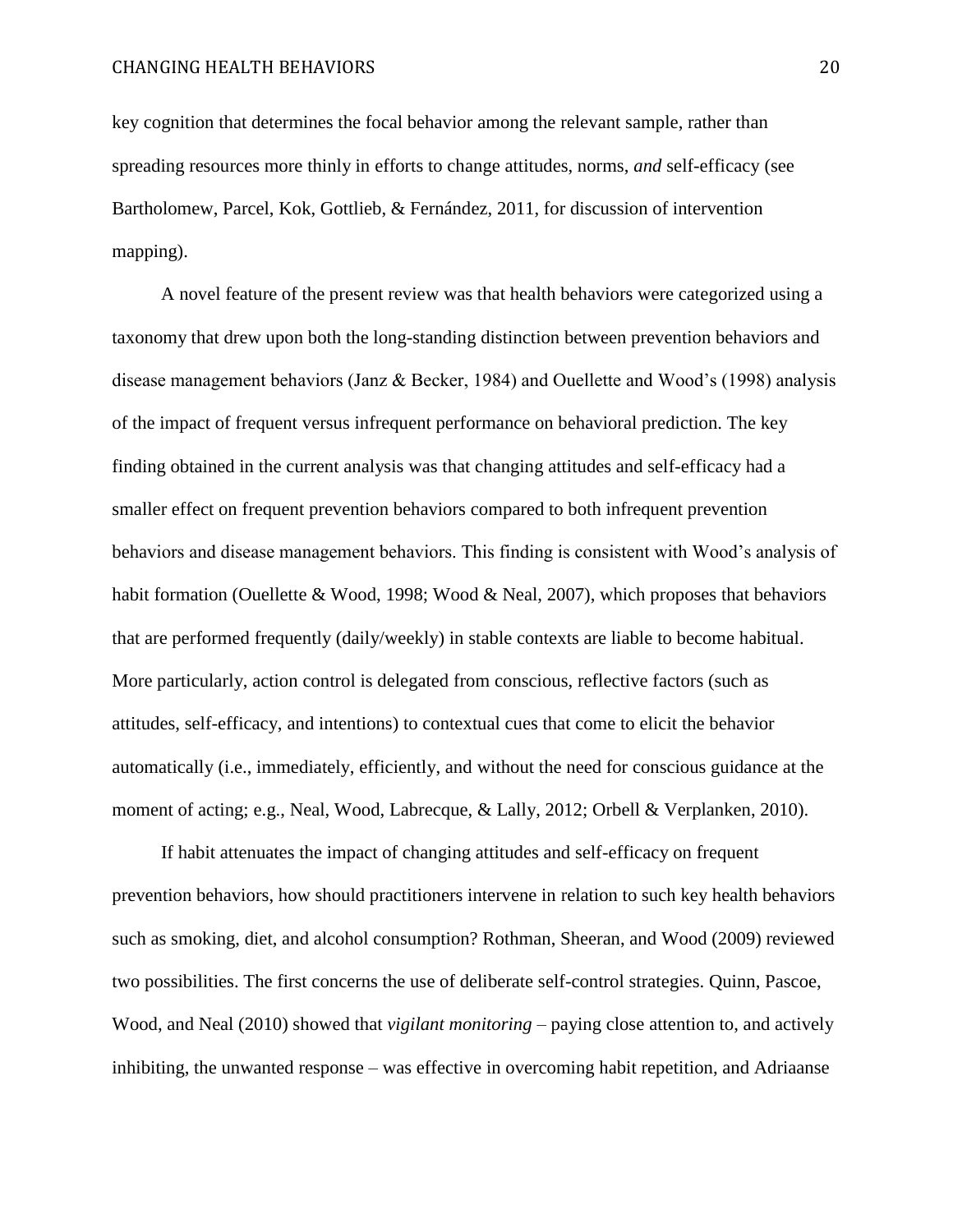and colleagues observed that forming if-then plans or *implementation intentions* could reduce habitual snacking (Adriaanse et al., 2010, 2011). The second possibility involves altering the cues in people's environments that trigger unwanted habits. Such interventions could involve public policy initiatives to curb advertising or remove vending machines from schools, or selfinitiated changes to purchase, storage, and consumption behaviors (see Rothman et al., in press). In sum, modifying frequent prevention behaviors may require the deployment of additional strategies alongside attitude, norm, and self-efficacy interventions.

Relatively few of the many moderator variables examined here qualified effect sizes for intentions or behavior. There were no significant associations for the theoretical bases of interventions or for sample characteristics, indicating that cognition change efforts were effective irrespective of researchers' conceptual approach or the nature of the targeted participants (see also Prestwich et al., 2014). Although this may indicate that the effect of these cognitions on intention and behavior is quite robust, one must keep in mind that these comparisons are nonexperimental. The observation that the theoretical grounding of the intervention did not matter may reflect the fact that the most prominent health behavior theories rely on a similar set of constructs (see Table 1). To the extent that investigators identify explicit distinctions among theories in how these constructs influence behavior, more focused experimental comparisons may be informative (see Montanaro & Bryan, 2014). Similarly, investigators may also want to consider theoretically grounded tests of differential effects of these constructs across populations.

One strength of this literature is that the vast majority of studies were adequately powered and that effect sizes were unaffected by publication status or features of the study design. Two aspects of study quality were associated with effect sizes; better quality randomization and blinding procedures each led to larger effects for behavior. It was also the case that effect sizes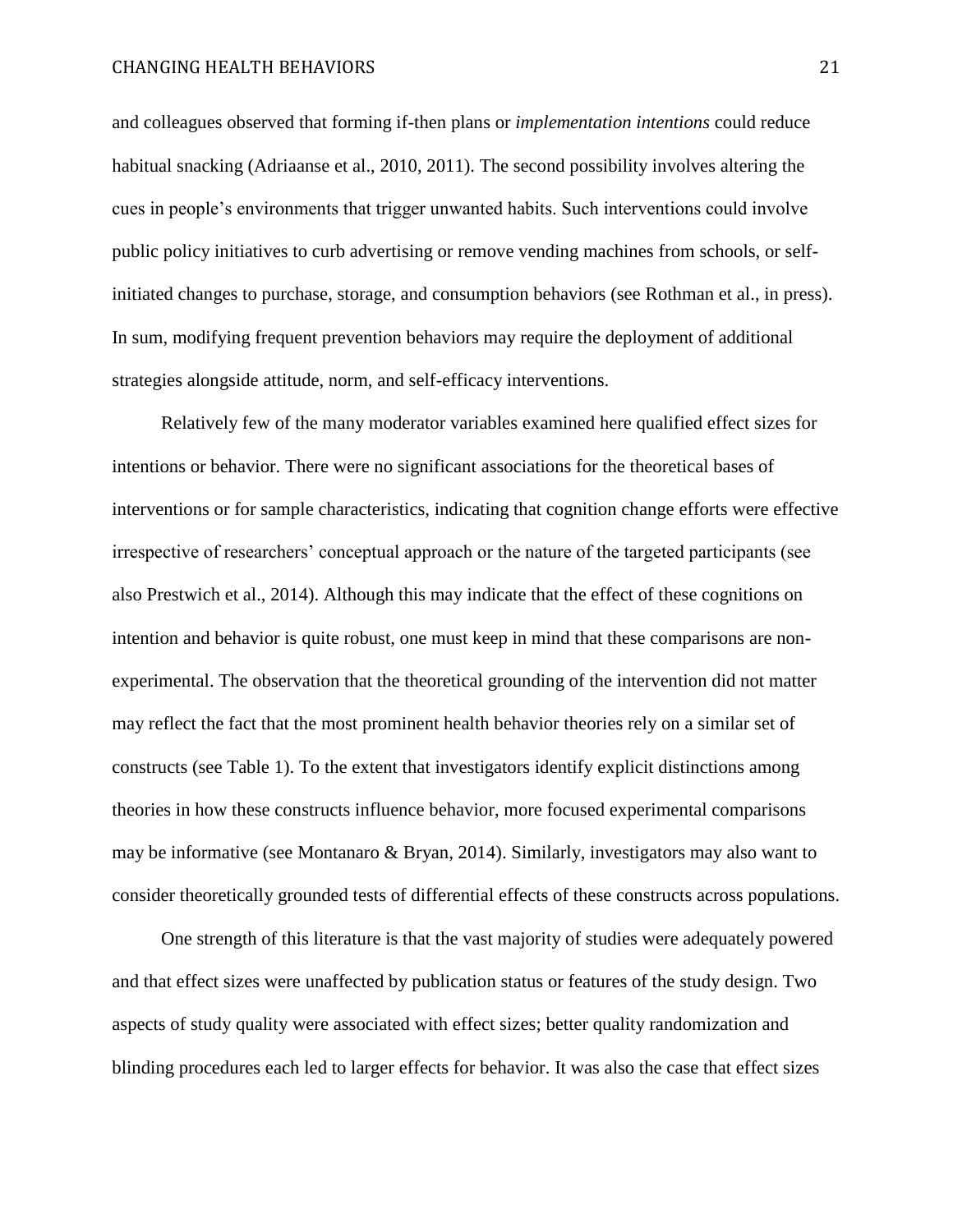for behavior were not inflated by the use of self-report measures. Features of the targeted behavior had some influence on effect sizes. Interventions had smaller effects on sexual behavior intentions and on consumption of alcohol compared to other health behaviors. These findings may speak to the importance of additional factors such as context (e.g., involvement of alcohol use; Cooper, 2006) and partner communication (e.g., Sheeran, Abraham, & Orbell, 1999) in determining sexual decisions, and the role of self-control resources in drinking behavior (Muraven, Collins, & Neinhaus, 2002; Muraven, Collins, Shiffman, & Paty, 2005). We also found that when interventions were designed to decrease performance of the behavior (e.g., reduce consumption of high-fat foods or alcoholic beverages), smaller effects on intentions and behavior were observed. Again, self-control resources could have a role here as people set less ambitious goals and are less capable of meeting their set goals when such resources are diminished (Hare, Camerer & Rangel, 2009; Muraven & Baumeister, 2000).

#### **Limitations and Directions for Future Research**

A potential challenge to the criteria used in the present meta-analysis to infer a causal role for attitude, norm, and self-efficacy change is that a third variable that is correlated with these cognitions is, in fact, responsible for the observed effects on intentions and behavior. Although we recognize this challenge, we believe there are two related issues that mitigate this concern. First, the objection relies on the assumption that the manipulations and measures of attitudes, norms, and self-efficacy used in the studies reviewed here lack construct validity and, thus, are operating as a proxy for some unspecified construct. There are no strong grounds for this assumption. Second, if the 'third variable' that the manipulations supposedly changed is not specified, then the challenge leads to an infinite regression (the effect of the 'third variable' could, in fact, be due to a 'fourth variable,' and its effect due to a 'fifth variable,' and so on) and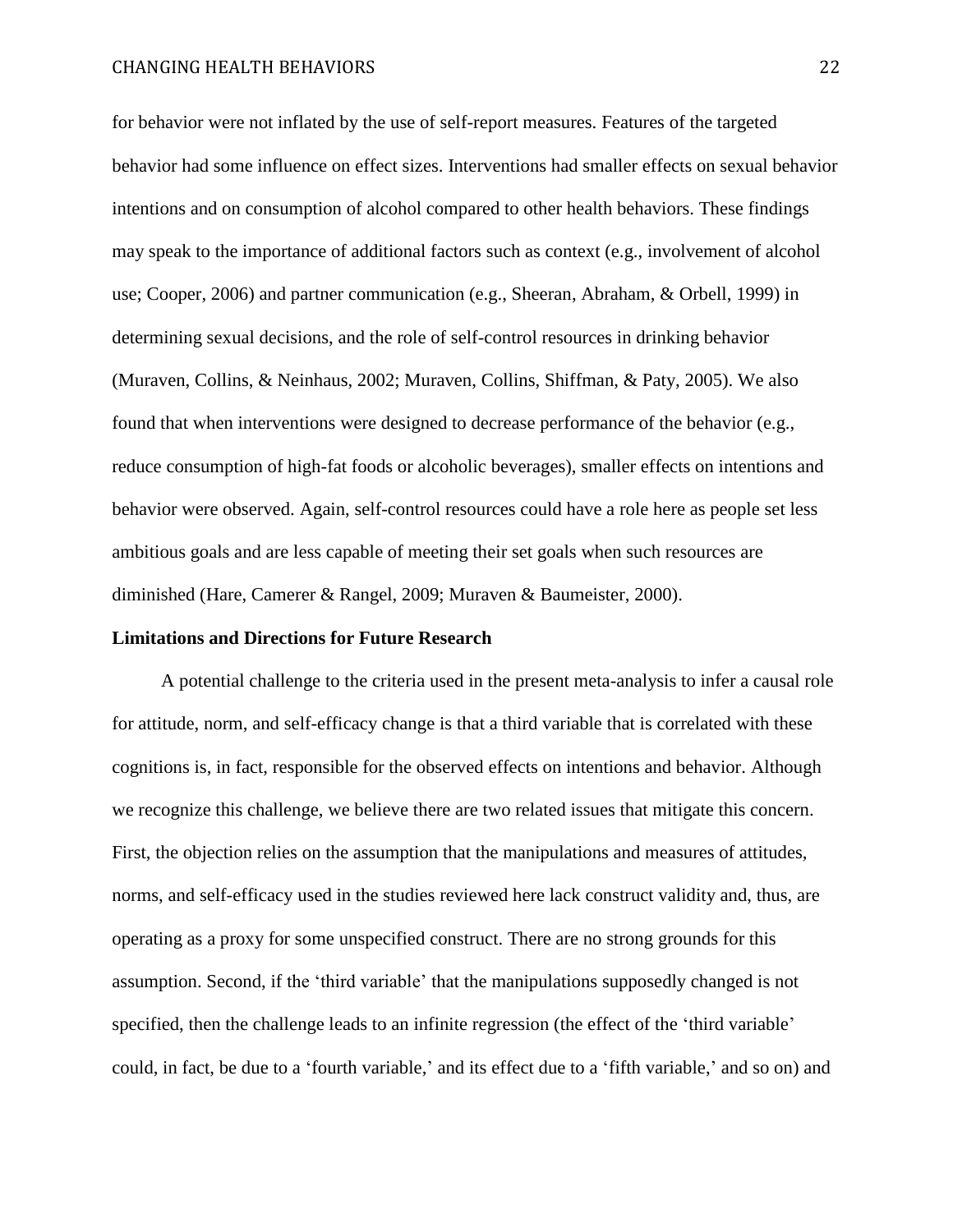becomes unfalsifiable. In our view, an argument for an alternative explanation predicated on a 'third variable' would need to be grounded in regards to a specific plausible explanation. Although it is possible that such an explanation may emerge over time, we believe the current evidence stands in support of our proposed explanation.

Conclusions drawn from the present meta-analysis must be mindful of the evidence base upon which it stands. After a search that started with almost 18,000 records, 204 tests of the effect of changing attitude, norm, and self-efficacy change on intention and behavior were identified and included in the meta-analysis. These tests provided a robust evidence base for answering our key research questions, but we acknowledge the paucity of data concerning effects in specific behavioral domains (e.g., smoking, alcohol consumption, sun protection, diabetes care, and cancer screening). It is presently unclear whether the smaller number of studies reflects a lack of interest among investigators to pursue these questions in these behavioral domains, or an inability to elicit a significant change in attitudes, norms, or self-efficacy for these behaviors. Future work in this area is well positioned to address these issues.

It is also the case that the present review identifies worthwhile cognitive targets for behavior change interventions but does not indicate *how* researchers and practitioners should intervene to change these cognitive targets. Future basic and applied researchers will need to tackle several important questions that could not be addressed here, such as "what are the most effective techniques to elicit changes in attitudes, norms, and self-efficacy?", "can the techniques that increase self-efficacy in relation to one behavior also enhance self-efficacy in relation to other health behaviors?", and "how do features of the sample or intervention context influence the effectiveness of techniques designed to change cognitions?".

### **Conclusion**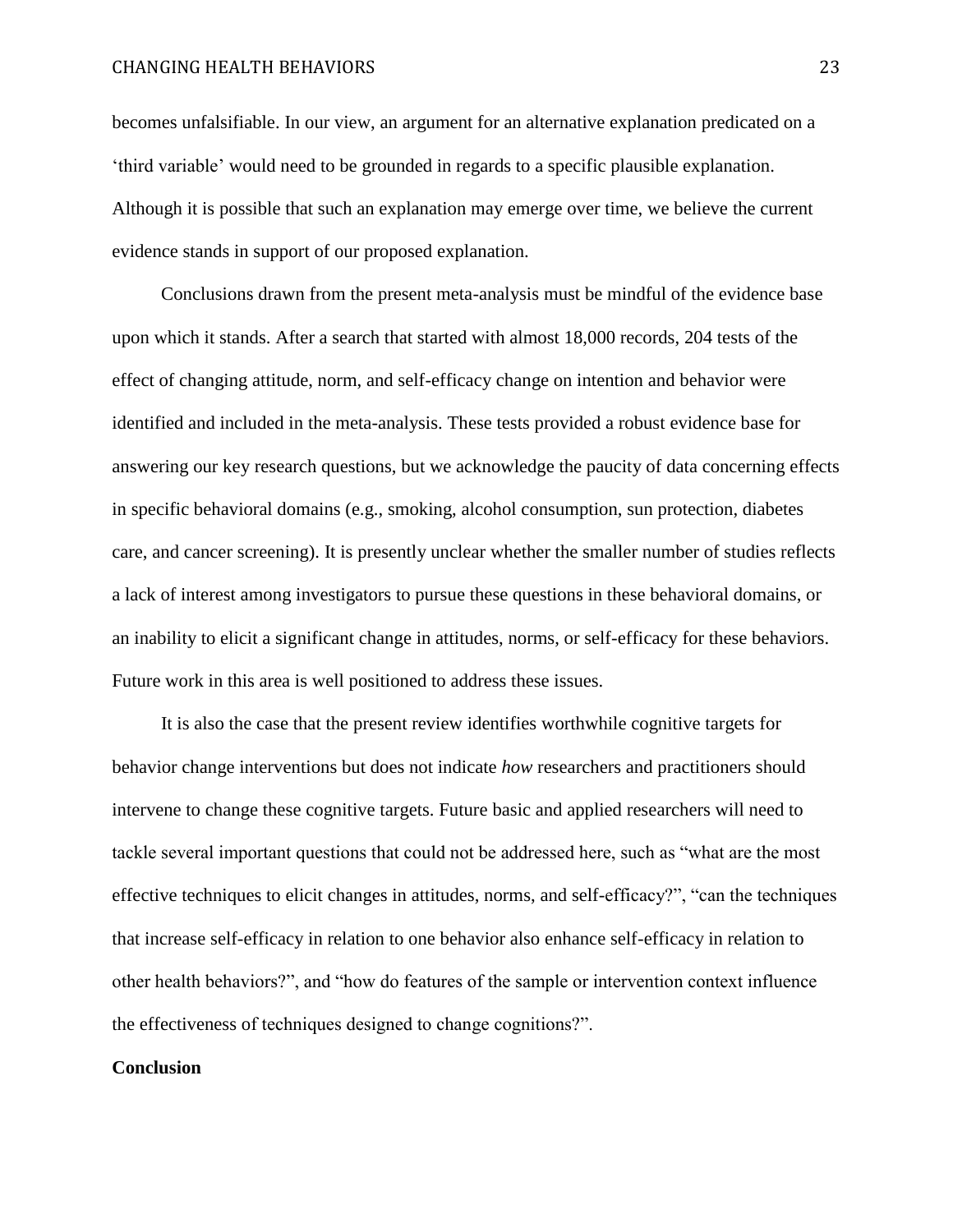The present review was motivated by both theoretical and practical concerns. At the theoretical level, several models of health behavior propose that attitude, norm, and self-efficacy change will promote health-related intentions and behavior. At the practical level, a great deal of intervention research has been based on the premise that cognition change will lead to health behavior change. However, correlational studies designed to test theories, and intervention studies to promote health-related behavior did not answer questions about whether or how much change in health-related intention and behavior accrues from changing attitudes, norms, and selfefficacy. By selecting studies that (a) used random assignment to intervention condition, (b) observed change in cognitions due to the intervention, and (c) measured subsequent intentions and behavior, we could show that attitude, norm, and self-efficacy change interventions have causal effects of meaningful magnitude on health decisions and actions. The present review supports key postulates of health behavior theories and indicates that conceptual and empirical attention must now be devoted to the question of how best to change attitudes, norms, and selfefficacy in behavior change interventions.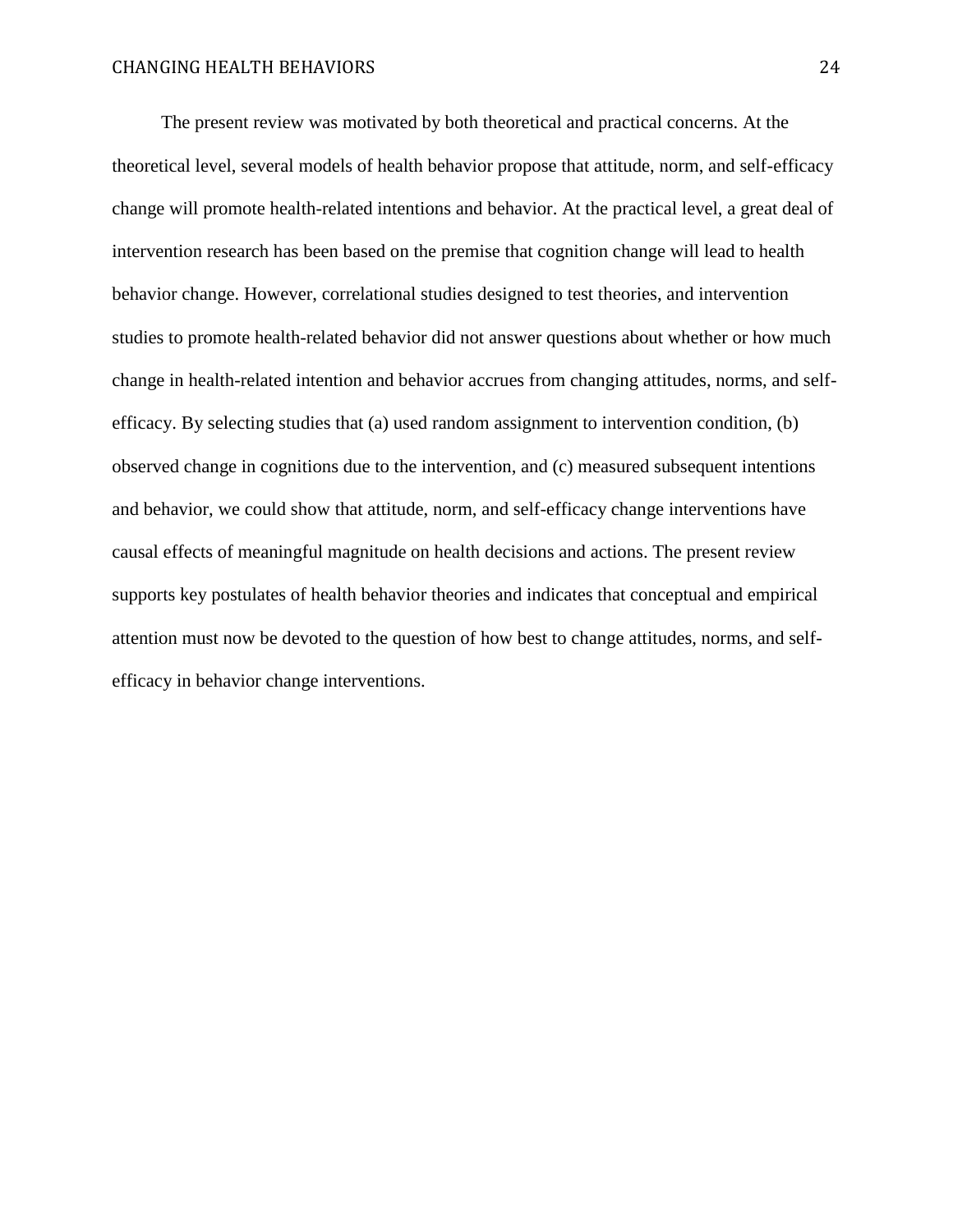#### **References**

- Aarts, H., & Dijksterhuis, A. (2003). The silence of the library: Environment, situational norm, and social behavior. *Journal of Personality and Social Psychology*, *84*, 18–28. doi:10.1037/0022-3514.84.1.18
- Acock, A. C., & DeFleur, M. L. (1972). A configurational approach to contingent consistency in the attitude-behavior relationship. *American Sociological Review*, *37*, 714-726. doi:10.2307/2093582
- Adriaanse, M. A., Gollwitzer, P. M., De Ridder, D. T. D., De Wit, J. B. F., & Kroese, F. M. (2011). Breaking habits with implementation intentions: A test of underlying processes. *Personality and Social Psychology Bulletin, 37,* 502-513. doi:10.1177/0146167211399102
- Adriaanse, M. A., Oettingen, G., Gollwitzer, P. M., Hennes, E. P., De Ridder, D. T. D., & De Wit, J. B. F. (2010). When planning is not enough: Fighting unhealthy snacking habits by mental contrasting with implementation intentions (MCII). *European Journal of Social Psychology, 40,* 1277-1293. doi:10.1002/ejsp.730
- Adriaanse, M. A., Van Oosten, J. M. F., De Ridder, D. T. D., De Wit, J. B. F., & Evers, C. (2011). Planning what not to eat: Ironic effects of implementation intentions negating unhealthy habits. *Personality and Social Psychology Bulletin, 37,* 69-81*.* doi:10.1177/0146167210390523
- Ajzen, I. (1991). The theory of planned behavior. *Organizational Behavior and Human Decision Processes, 50,* 179-211. doi:10.1016/0749-5978(91)90020-T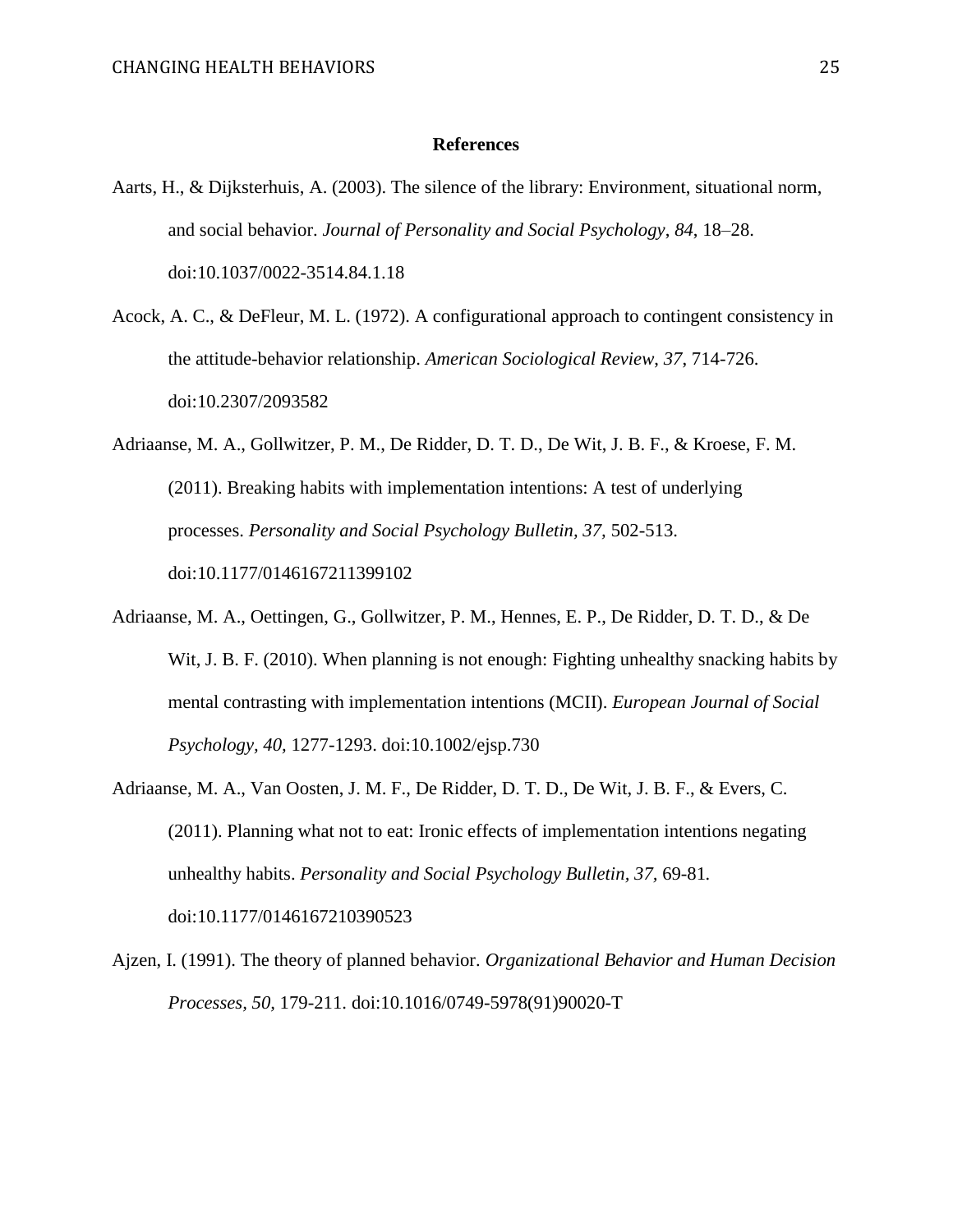- Ajzen, I., & Madden, T. J. (1986). Prediction of goal directed behavior: Attitudes, intentions, and perceived behavioral control. *Journal of Experimental Social Psychology*, *22*, 453-474. doi:10.1016/0022-1031(86)90045-4
- Albarracín, D., Johnson, B. T., Fishbein, M., & Muellerleile, P. A. (2001). Theories of reasoned action and planned behavior as models of condom use: A meta-analysis. *Psychological Bulletin*, *127*(1), 142-161. doi:10.1037/0033-2909.127.1.142
- Bandura, A. (1998). Health promotion from the perspective of social cognitive theory. *Psychology and Health, 13,* 623-649. doi:10.1080/08870449808407422
- Bartholomew, L. K., Parcel, G. S., Kok, G., Gottlieb, N. H., & Fernández, M. E. (2011). *Planning health promotion programs: An intervention mapping approach* (3rd ed.). San Francisco, CA: Jossey-Bass.
- Bednall, T. C., Bove, L. L., Cheetham, A., & Murray, A. L. (2013). A systematic review and meta-analysis of antecedents of blood donation behavior and intentions. *Social Science & Medicine*, *96*, 86-94.
- Booth-Kewley, S., & Vickers, R. R. (1994). Associations between major domains of personality and health behavior. *Journal of Personality 62*(3), 281-298.
- Bridle, C., Riemsma, R. P., Pattenden, J., Sowden, A. J., Mather, L., Watt, I. S., & Walker, A. (2005). Systematic review of the effectiveness of health behavior interventions based on the transtheoretical model. *Psychology and Health*, *20*(3), 283-301. doi:10.1080/08870440512331333997
- Campbell, D. T. (1957). Factors relevant to the validity of experiments in social settings. *Psychological Bulletin, 54*, 297–312. doi:10.1037/h0040950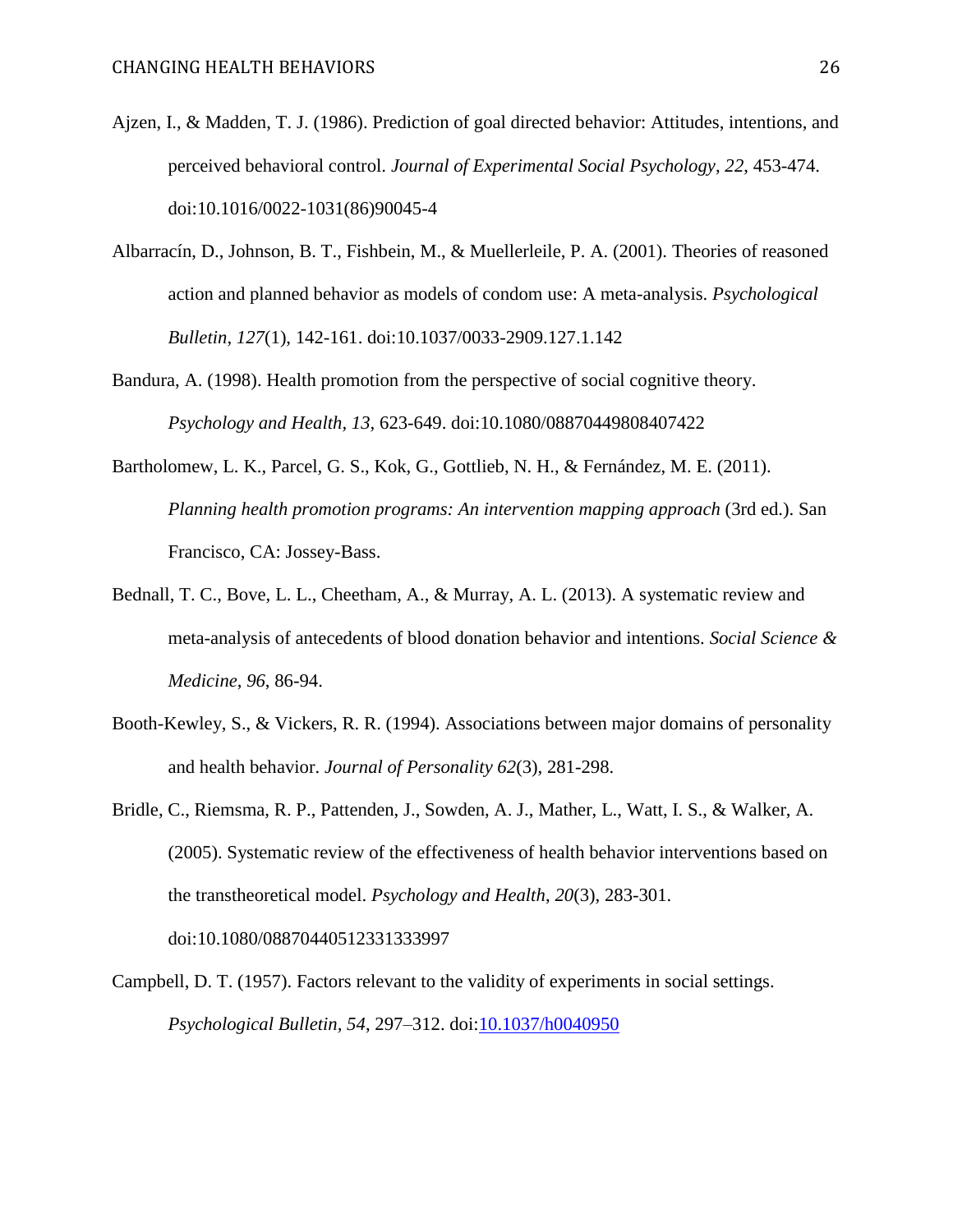- Carpenter, C. J. (2010). A meta-analysis of the effectiveness of health belief model variables in predicting behavior. *Health Communication*, *25*(8), 661-669.
- Carron, A. V., Hausenblas, H. A., & Mack, D. (1996). Social influence and exercise: A metaanalysis. *Journal of Sport and Exercise Psychology*, *18*, 1-16.

Chalmers, I., Adams, M., Dickersin, K., Hetherington, J., Tarnow-Mordi, W., Meinhert, C., Tonascia, S., & Chalmers, T. C. (1990). A cohort of summary reports of controlled trials. *Journal of the American Medical Association, 263*, 1401-1405. doi:10.1001/jama.1990.03440100117017

- Cochran, W. G. (1954). The combination of estimates from different experiments. *Biometrics, 10*, 101-129. doi:10.2307/3001666
- Cohen, J. (1992). A power primer. *Psychological Bulletin, 112*, 155-159. doi:10.1037/0033- 2909.112.1.155
- Conner, M., & Norman, P. (Eds.) (2005). *Predicting health behavior* (2<sup>nd</sup> ed.). New York: McGraw-Hill International.
- Conner, M., & Sparks, P. (2005). Theory of planned behaviour and health behaviour. In Conner, M., & Norman, P. (Eds.), *Predicting health behavior* (pp. 170-222). New York: McGraw-Hill International. doi: 10.1080/08870446.2011.531570
- Cooke, R., & French, D. P. (2008). How well do the theory of reasoned action and theory of planned behaviour predict intentions and attendance at screening programmes? A metaanalysis. *Psychology and Health*, *23*(7), 745-765.
- Cooper, H. M. (1986). *Integrating research: A guide for literature reviews.* London, England: Sage.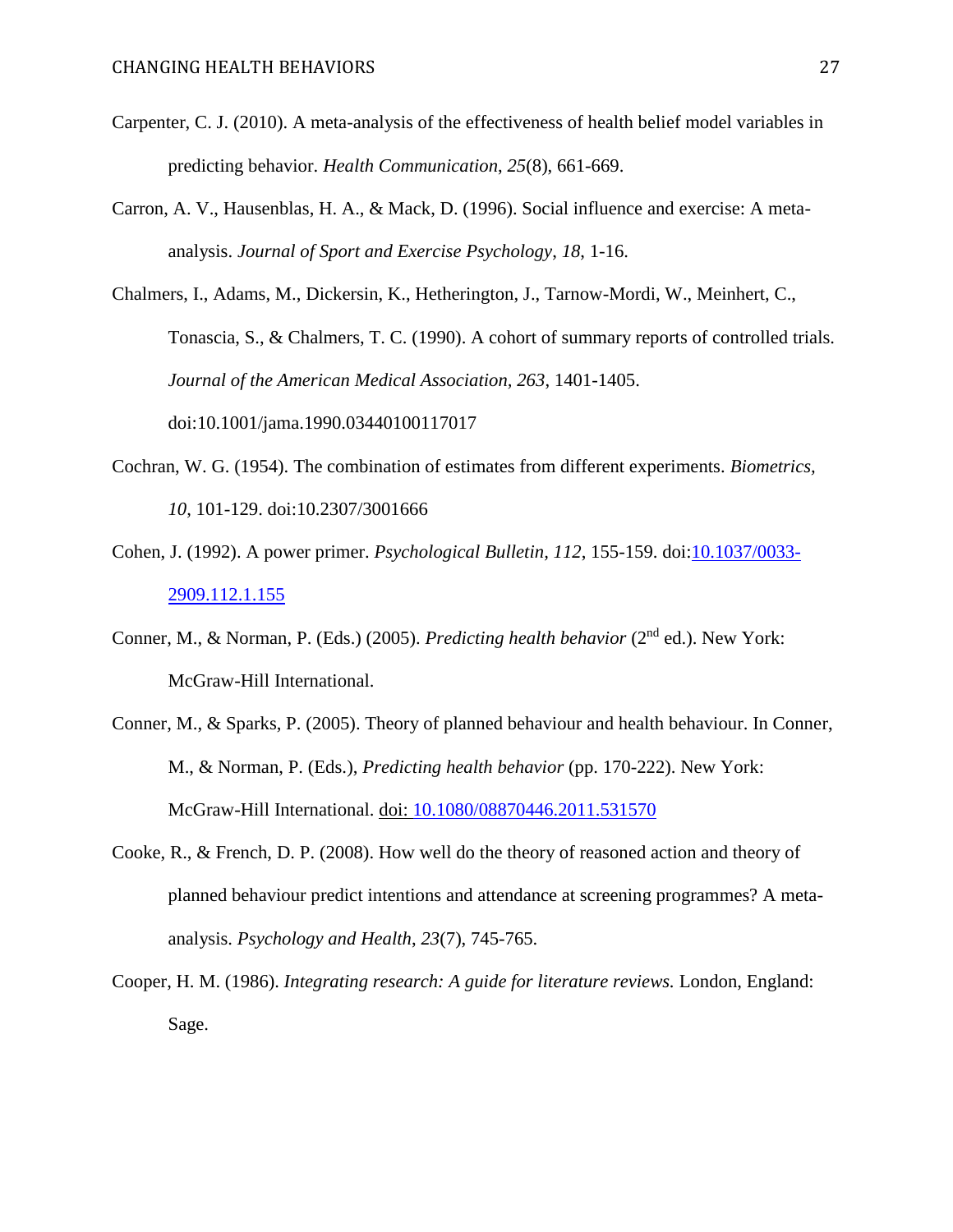- Cooper, M. L. (2006). Does drinking promote risky sexual behavior? A complex answer to a simple question. *Current Directions in Psychological Science, 15*, 19-23. doi:10.1111/j.0963-7214.2006.00385.x
- Coyne, J. C., Thombs, B. D., & Hagedoorn, M. (2010). Ain't necessarily so: Review and critique of recent meta-analyses of behavioral medicine interventions in Health Psychology. *Health Psychology, 29*, 107–116. doi:10.1037/a0017633
- de Bruin, M., Sheeran, P., Kok, G., Hiemstra, A., Prins, J. M., Hospers, H. J., & van Breukelen, G. J. P. (2012). Self-regulatory processes mediate the intention-behavior relation for adherence and exercise behaviors. *Health Psychology*, *31*, 695–703. doi:10.1037/a0027425
- Fife-Schaw, C., Sheeran, P., & Norman, P. (2007). Simulating behaviour change interventions based on the theory of planned behaviour: Impacts on intention and action. *British Journal of Social Psychology*, *46*, 43–68. doi:10.1348/014466605X85906
- Glanz, K., Rimer, B. K., & Viswanath, K. (Eds.) (2008). *Health behavior and health education: Theory, research, and practice*. John Wiley & Sons.
- Gochman, D. S. (Ed.). (1997). *Handbook of health behavior research I: Personal and social determinants* (Vol. 1). New York: Plenum.
- Godin, G., & Kok, G. (1996). The theory of planned behavior: A review of its applications to health-related behaviors. *American Journal of Health Promotion*, *11*(2), 87-98.
- Gollwitzer, P. M. (1990). Action phases and mind-sets. In E. T. Higgins & R. M. Sorrentino (Eds.), *The handbook of motivation and cognition: Foundations of social behavior* (Vol. 2, pp. 53-92). New York: Guilford Press.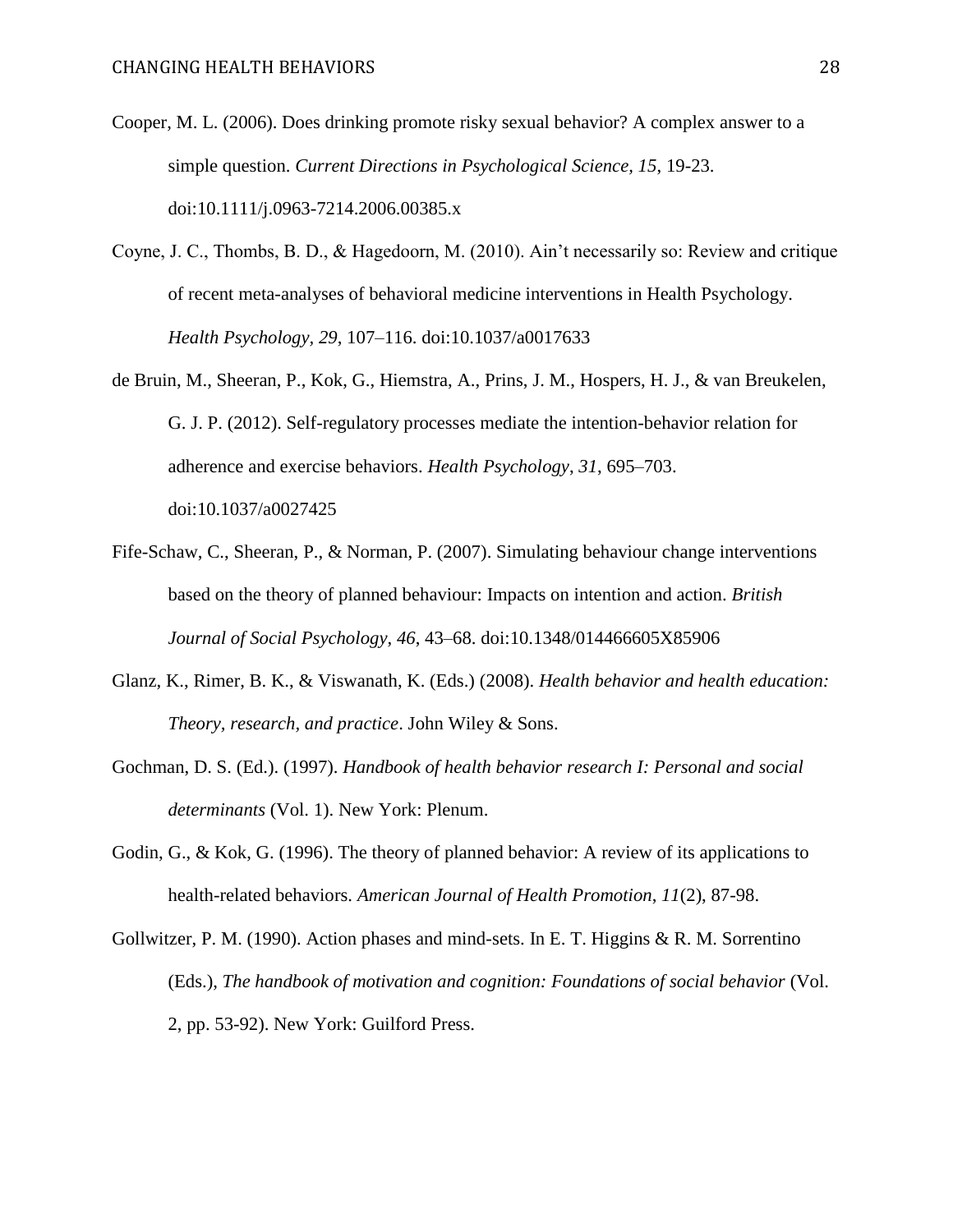- Gollwitzer, P. M. (1999). Implementation intentions: Strong effects of simple plans. *American Psychologist, 54*, 493-503. doi[:10.1037/0003-066X.54.7.493](http://psycnet.apa.org/doi/10.1037/0003-066X.54.7.493)
- Gollwitzer, P. M. (2012). Mindset theory of action phases. In P. Van Lange, A. W. Kruglanski, & E. T. Higgins (Eds.), *Handbook of theories of social psychology* (pp. 526-545). London: Sage Publications.
- Gollwitzer, P. M., & Sheeran, P. (2006). Implementation intentions and goal achievement: A meta-analysis of effects and processes. *Advances in Experimental Social Psychology, 38*, 69-119. doi:10.1016/S0065-2601(06)38002-1
- Gwaltney, C. J., Metrik, J., Kahler, C. W., & Shiffman, S. (2009). Self-efficacy and smoking cessation: A meta-analysis. *Psychology of Addictive Behaviors*, *23*(1), 56.
- Hagger, M. S., & Chatzisarantis, N. L. (2005). First-and higher-order models of attitudes, normative influence, and perceived behavioural control in the theory of planned behaviour. *British Journal of Social Psychology*, *44*, 513-535. doi:10.1348/014466604X16219
- Hagger, M. S., Chatzisarantis, N. L., & Biddle, S. J. (2002). A meta-analytic review of the theories of reasoned action and planned behavior in physical activity: Predictive validity and the contribution of additional variables. *Journal of Sport & Exercise Psychology*, *24*, 3-32.
- Hardeman, W., Johnston, M., Johnston, D., Bonetti, D., Wareham, N., & Kinmonth, A. L. (2002). Application of the theory of planned behaviour in behaviour change interventions: A systematic review. *Psychology and Health*, *17*, 123-158. doi:10.1080/08870440290013644a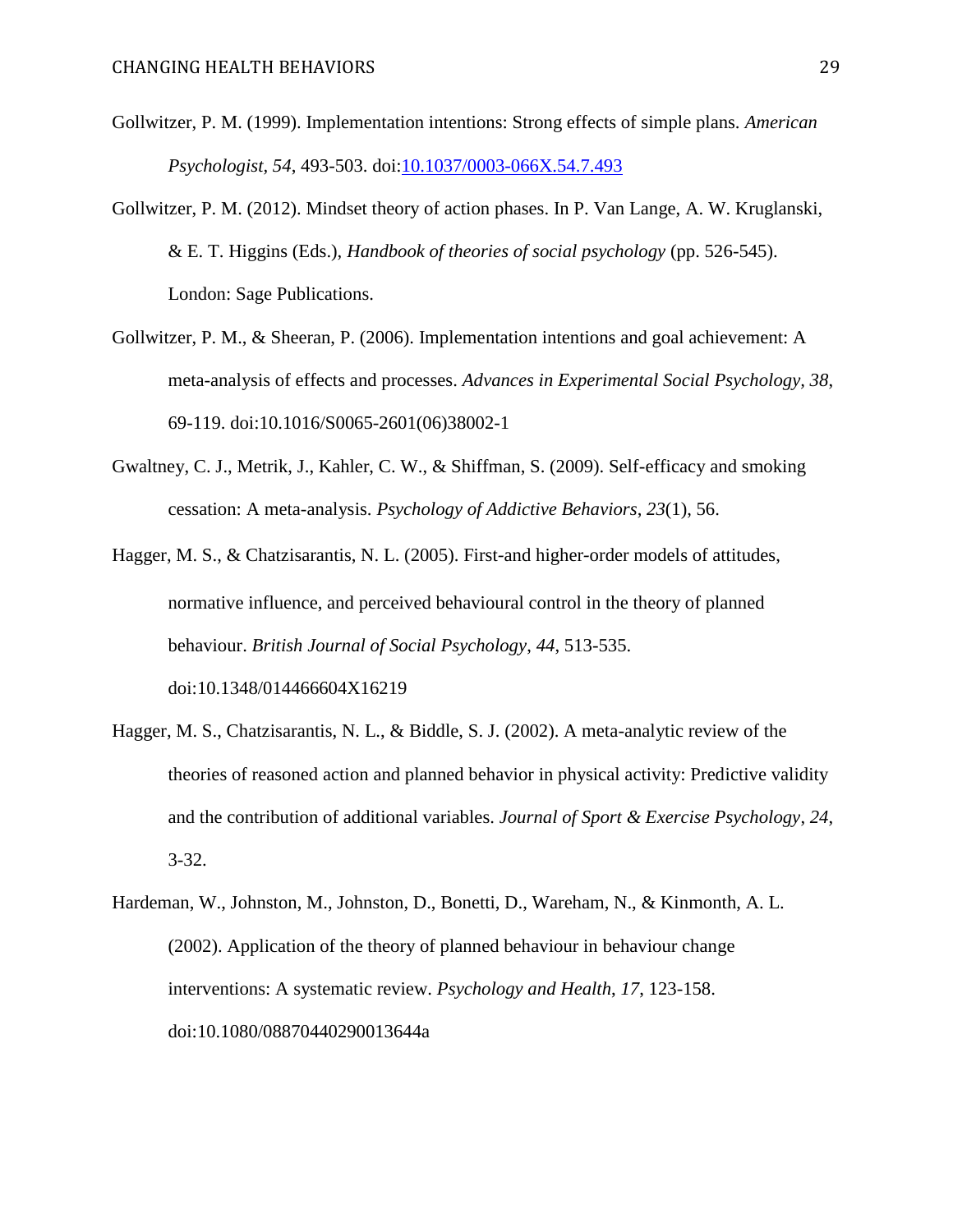- Hare, T. A., Camerer, C. F., & Rangel, A. (2009). Self-control in decision-making involves modulation of the vmPFC valuation system. *Science*, *324*, 646-648. doi:*10.1126/science.1168450*
- Husebø, A. M. L., Dyrstad, S. M., Søreide, J. A., & Bru, E. (2013). Predicting exercise adherence in cancer patients and survivors: A systematic review and meta‐analysis of motivational and behavioural factors. *Journal of Clinical Nursing*, *22*(1-2), 4-21.
- Janz, N. K., & Becker, M. H. (1984). The health belief model: A decade later. *Health Education & Behavior*, *11*(1), 1-47.
- Lawton, R., Conner, M., & McEachan, R. (2009). Desire or reason: Predicting health behaviors from affective and cognitive attitudes. *Health Psychology*, *28*, 56–65. doi:10.1037/a0013424
- Leventhal, H., Brissette, I., & Leventhal, E. A. (2003). The common-sense model of selfregulation of health and illness. In L. D. Cameron & H. Leventhal (Eds.), *The selfregulation of health and illness behavior* (pp. 42-65). London: Routledge.
- McEachan, R. R. C., Conner, M., Taylor, N. J., & Lawton, R. J. (2011). Prospective prediction of health-related behaviours with the Theory of Planned Behaviour: A meta-analysis. *Health Psychology Review*, *5*, 97–144. doi:10.1080/17437199.2010.521684
- Milne, S., Sheeran, P., & Orbell, S. (2000). Prediction and intervention in health-related behavior: A meta‐analytic review of protection motivation theory. *Journal of Applied Social Psychology*, *30*(1), 106-143.
- Moher, D., Liberati, A., Tetzlaff, J., Altman, D.G., The PRISMA Group. (2009). Preferred Reporting Items for Systematic Reviews and Meta-Analyses: The PRISMA statement. *PloS Medicine, 6*, e1000097. doi:10.7326/0003-4819-151-4-200908180-00135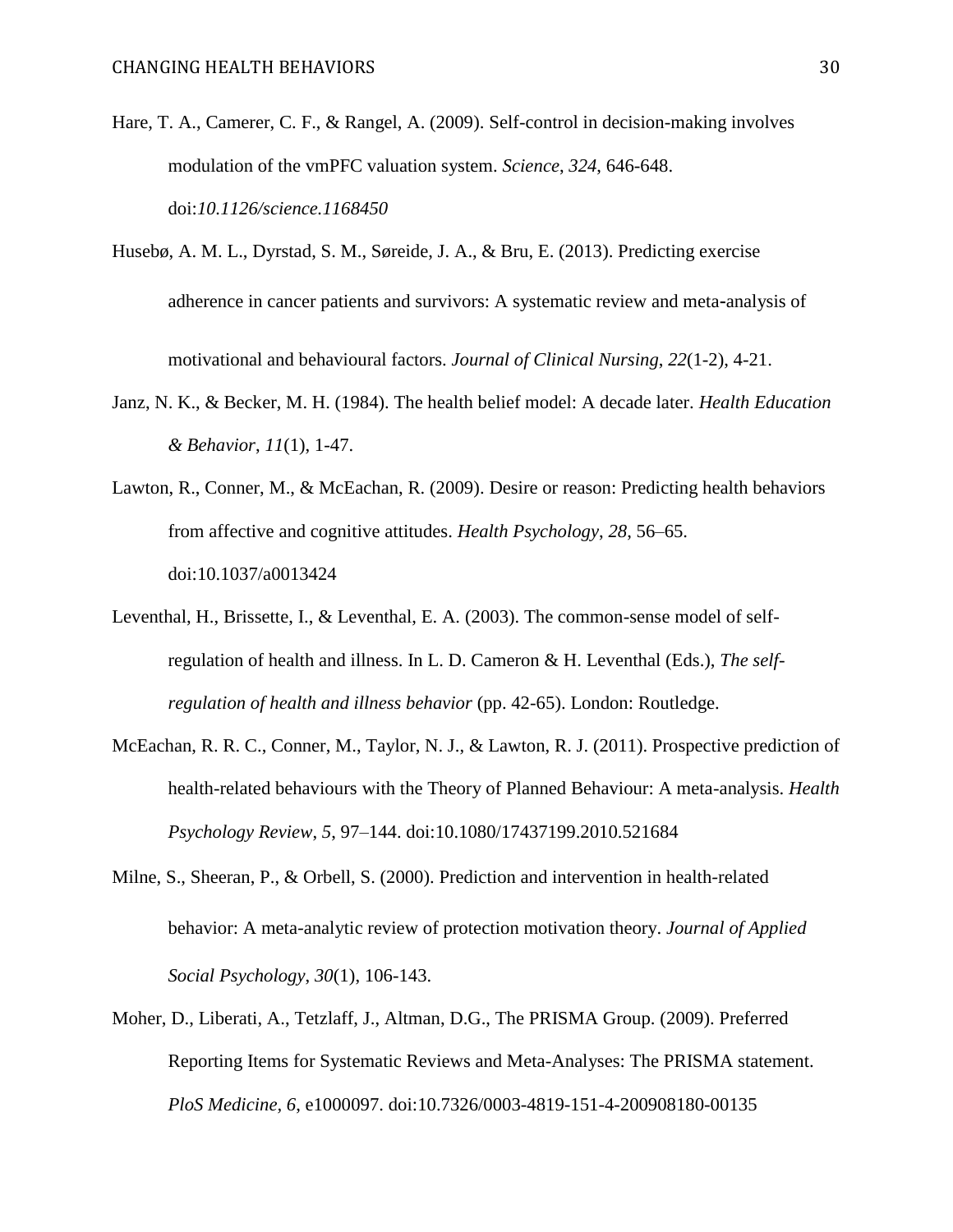- Montanaro, E.A., & Bryan, A.D. (2014). Comparing theory-based condom interventions: Health Belief Model versus Theory of Planned Behavior. *Health Psychology, 33,* 1251-60. doi:10.1037/a0033969
- Muraven, M., & Baumeister, R. F. (2000). Self-regulation and depletion of limited resources: Does self-control resemble a muscle?. *Psychological Bulletin*, *126*, 247. doi:10.1037/0033-2909.126.2.247
- Muraven, M., Collins, R. L., & Neinhaus, K. (2002). Self-control and alcohol restraint: An initial application of the self-control strength model. *Psychology of Addictive Behaviors*, *16*, 113-120. doi:10.1037/0893-164X.16.2.113
- Muraven, M., Collins, R. L., Shiffman, S., & Paty, J. A. (2005). Daily fluctuations in self-control demands and alcohol intake. *Psychology of Addictive Behaviors*, *19*, 140147. doi:10.1037/0893-164X.19.2.140
- Nasuti, G., & Rhodes, R. E. (2013). Affective judgment and physical activity in youth: Review and meta-analyses. *Annals of Behavioral Medicine*, *45*(3), 357-376.
- Neal, D. T., Wood, W., Labrecque, J., & Lally, P. (2012). How do habits guide behavior? Perceived and actual triggers of habits in daily life. *Journal of Experimental Social Psychology, 48.* 492-498. doi:10.1016/j.jesp.2011.10.011
- Orbell, S., & Verplanken, B. (2010). The automatic component of habit in health behavior: Habit as cue-contingent automaticity. *Health Psychology*, *29*, 374. doi:10.1037/a0019596
- Ouellette, J. A., & Wood, W. (1998). Habit and intention in everyday life: The multiple processes by which past behavior predicts future behavior. *Psychological Bulletin*, *124*, 54-74. doi:10.1037/0033-2909.124.1.54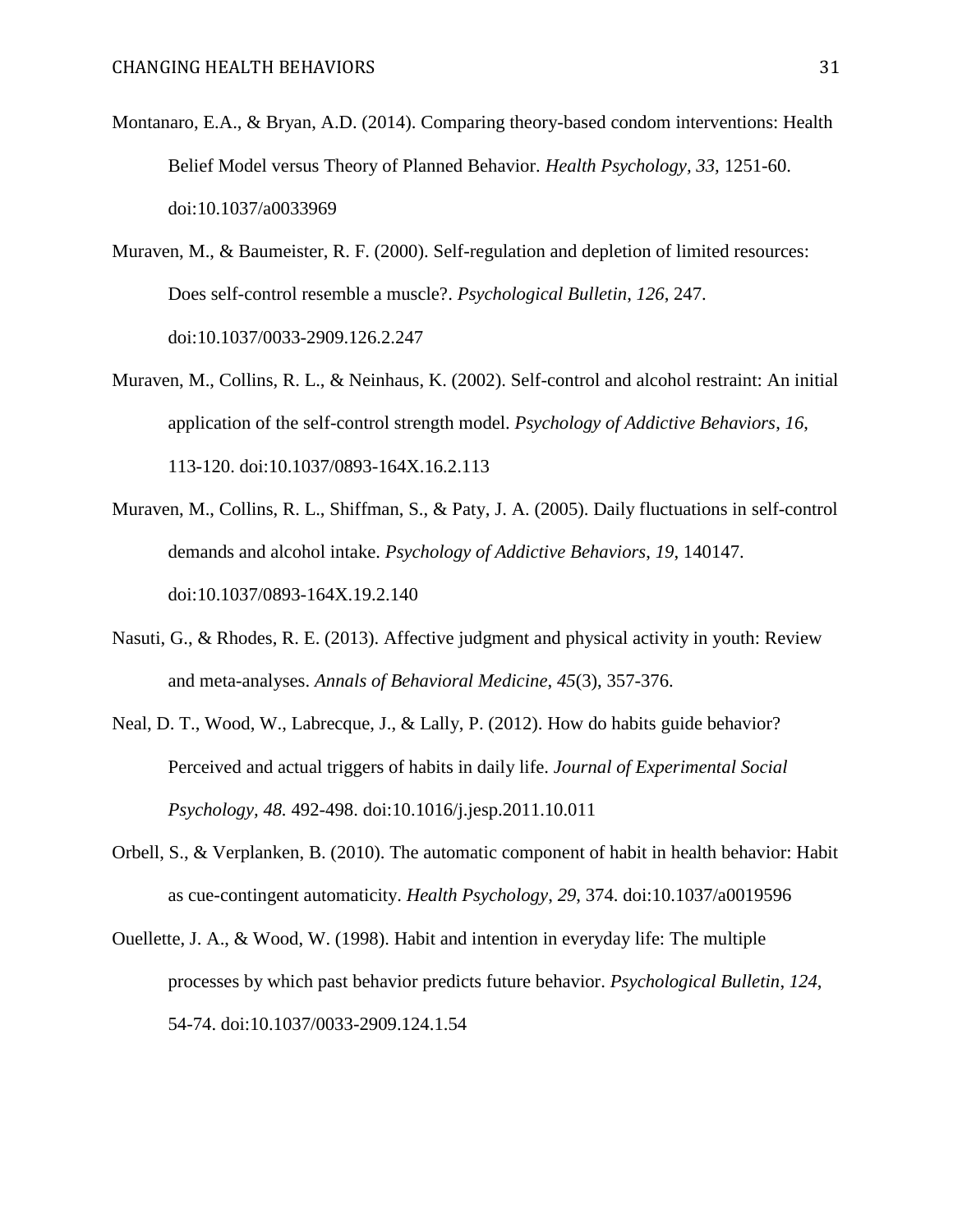- Peters, G. J. Y., de Bruin, M., & Crutzen, R. (2015). Everything should be as simple as possible, but no simpler: Towards a protocol for accumulating evidence regarding the active content of health behaviour change interventions. *Health Psychology Review, 9*(1), 1-14. doi:10.1080/17437199.2013.848409
- Prestwich. A., Sniehotta, F. F., Whittington, C., Dombrowski, S. U., Rogers, L., & Michie, S. (2014). Does theory influence the effectiveness of health behavior interventions? Metaanalysis. *Health Psychology, 33*, 465-474. doi:10.1037/a0032853
- Quinn, J. M., Pascoe, A. T., Wood, W., & Neal, D. T. (2010). Can't control yourself? Monitor those bad habits. *Personality and Social Psychology Bulletin, 36,* 499-511*.* doi:10.1177/0146167209360665
- Reich, R. R., Below, M. C., & Goldman, M. S. (2010). Explicit and implicit measures of expectancy and related alcohol cognitions: A meta-analytic comparison. *Psychology of Addictive Behaviors*, *24*(1), 13.
- Rhodes, R. E., Fiala, B., & Conner, M. (2009). A review and meta-analysis of affective judgments and physical activity in adult populations. *Annals of Behavioral Medicine*, *38*(3), 180-204.
- Rothman, A. J., Gollwitzer, P. M., Grant, A., Neal, D., Sheeran, P., & Wood, W. (in press). Hale and hearty: How psychological science can create and maintain healthy habits. *Perspectives on Psychological Science.*
- Rothman, A. J., Sheeran, P., & Wood, W. (2009). Reflective and automatic processes in the initiation and maintenance of dietary change. *Annals of Behavioral Medicine*, *38*(1), 4- 17.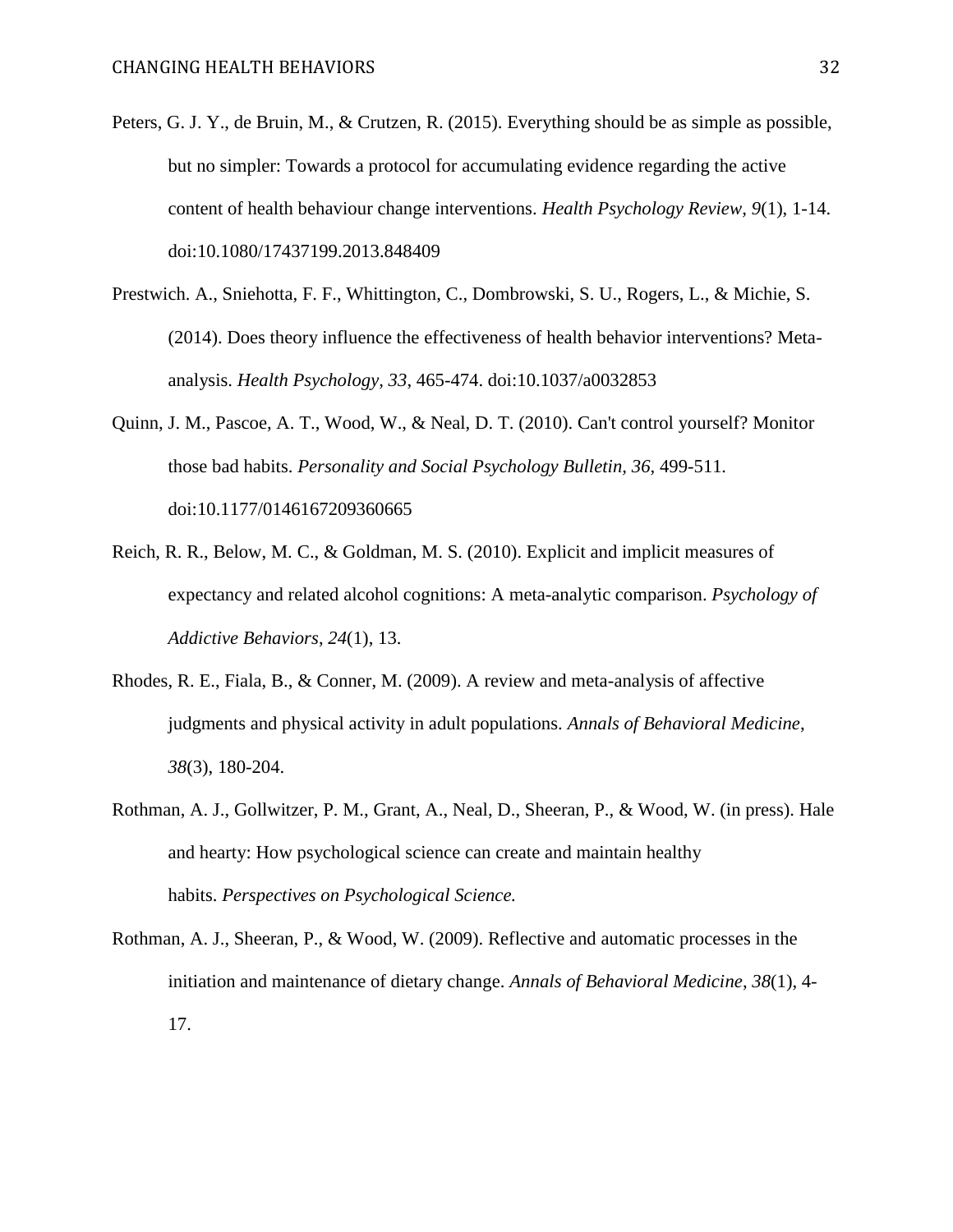- Schepens, S., Sen, A., Painter, J. A., & Murphy, S. L. (2012). Relationship between fall-related efficacy and activity engagement in community-dwelling older adults: A meta-analytic review. *American Journal of Occupational Therapy*, *66*(2), 137-148.
- Sheeran, P., Abraham, C., & Orbell, S. (1999). Psychosocial correlates of heterosexual condom use: A meta-analysis. *Psychological Bulletin*, *125*, 90–132. doi:10.1037/0033- 2909.125.1.90
- Sheeran, P., Harris, P. R., & Epton, T. (2014). Does heightening risk appraisals change people's intentions and behavior? A meta-analysis of experimental studies. *Psychological Bulletin*, *140*, 511–543. doi:10.1037/a0033065
- Sheeran, P., & Taylor, S. (1999). Predicting intentions to use condoms: A meta-analysis and comparison of the theories of reasoned action and planned behavior. *Journal of Applied Social Psychology*, *29*, 1624–1675. doi:10.1111/j.1559-1816.1999.tb02045.x
- Sheeran, P., Trafimow, D., & Armitage, C. J. (2003). Predicting behaviour from perceived behavioural control: Tests of the accuracy assumption of the theory of planned behaviour. *British Journal of Social Psychology*, *42*, 393–410. doi:10.1348/014466603322438224
- Sheeran, P., Trafimow, D., Finlay, K. A., & Norman, P. (2002). Evidence that the type of person affects the strength of the perceived behavioural control‐intention relationship. *British Journal of Social Psychology*, *41*, 253–270. doi:10.1348/014466602760060129
- Sigall, H., & Mills, J. (1998). Measures of independent variables and mediators are useful in social psychology experiments: But are they necessary? *Personality and Social Psychology Review, 2*, 218-226. doi:10.1207/s15327957pspr0203\_5
- Spencer, S. J., Zanna, M. P., & Fong, G. T. (2005). Establishing a causal chain: Why experiments are often more effective than mediational analyses in examining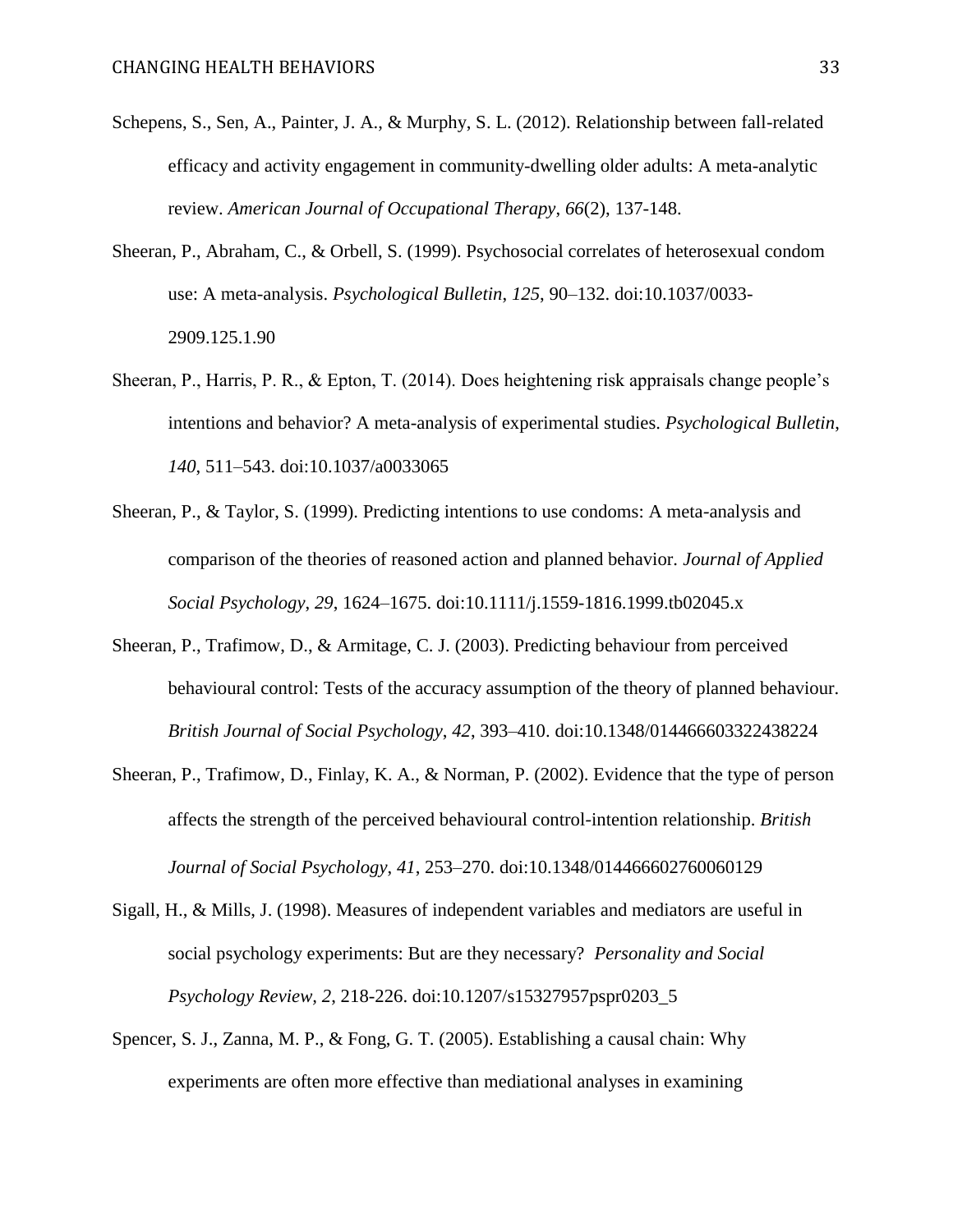psychological processes. *Journal of Personality and Social Psychology*, *89*, 845–851. doi:10.1037/0022-3514.89.6.845

StataCorp. (2009). *Stata Statistical Software: Release 11.* College Station, TX: StataCorp LP.

- Tyson, M., Covey, J., & Rosenthal, H. E. S. (2014) Theory of planned behavior interventions for reducing heterosexual risk behaviors: A meta-analysis. *Health Psychology, Online first publication*. doi:10.1037/hea0000047
- Webb, T. L., Joseph, J., Yardley, L., & Michie, S. (2010). Using the internet to promote health behavior change: A systematic review and meta-analysis of the impact of theoretical basis, use of behavior change techniques, and mode of delivery on efficacy. *Journal of Medical Internet Research*, *12*(1), e4.
- Webb, T. L., & Sheeran, P. (2006). Does changing behavioural intentions engender behavior change? A meta-analysis of experimental evidence. *Psychological Bulletin, 132*, 249- 268. doi:10.1037/0033-2909.132.2.249
- Webb, T. L., Sheeran, P., Baird, H., Miles, E., Macdonald, I., & Harris, P. R. (2013, August). *Do implicit attitudes predict smoking behavior after controlling for intentions, self-efficacy, and explicit attitudes?* Poster presented at the European Health Psychology Conference, Bordeaux, France.
- West, S. G., Biesanz, J. C., & Pitts, S. C. (2000). Causal inference and generalization in field settings: Experimental and quasi-experimental designs. In H. T. Reis & C. M. Judd (Eds.), *Handbook of research methods in social and personality research* (pp. 40-65). Cambridge, UK: Cambridge University Press.
- Wood, W., & Neal, D. T. (2007). A new look at habits and the habit-goal interface. *Psychological Review*, *114*, 843-863. doi:10.1037/0033-295X.114.4.843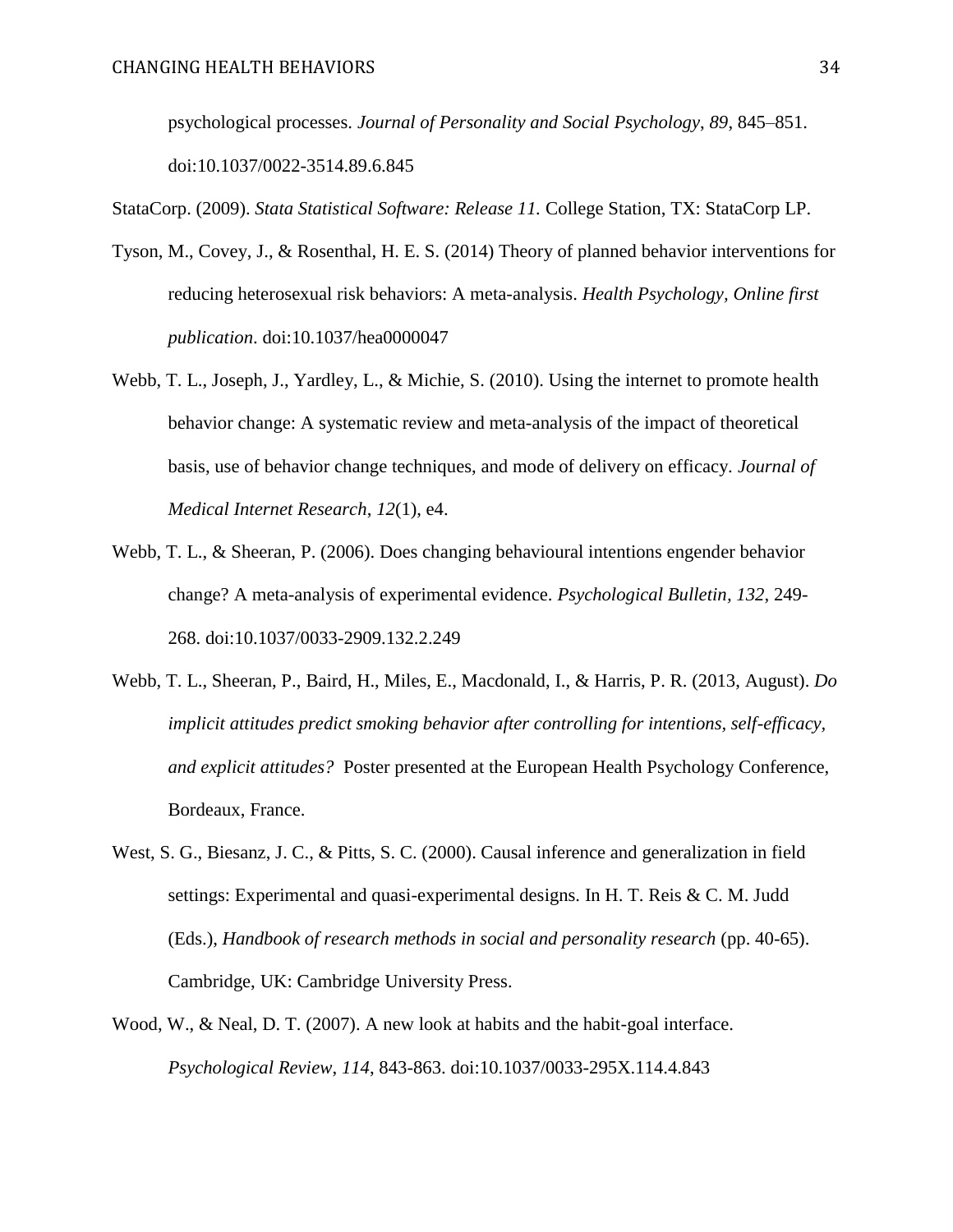Yarcheski, A., Mahon, N. E., Yarcheski, T. J., & Cannella, B. L. (2004). A meta‐analysis of predictors of positive health practices. *Journal of Nursing Scholarship*, *36*(2), 102-108.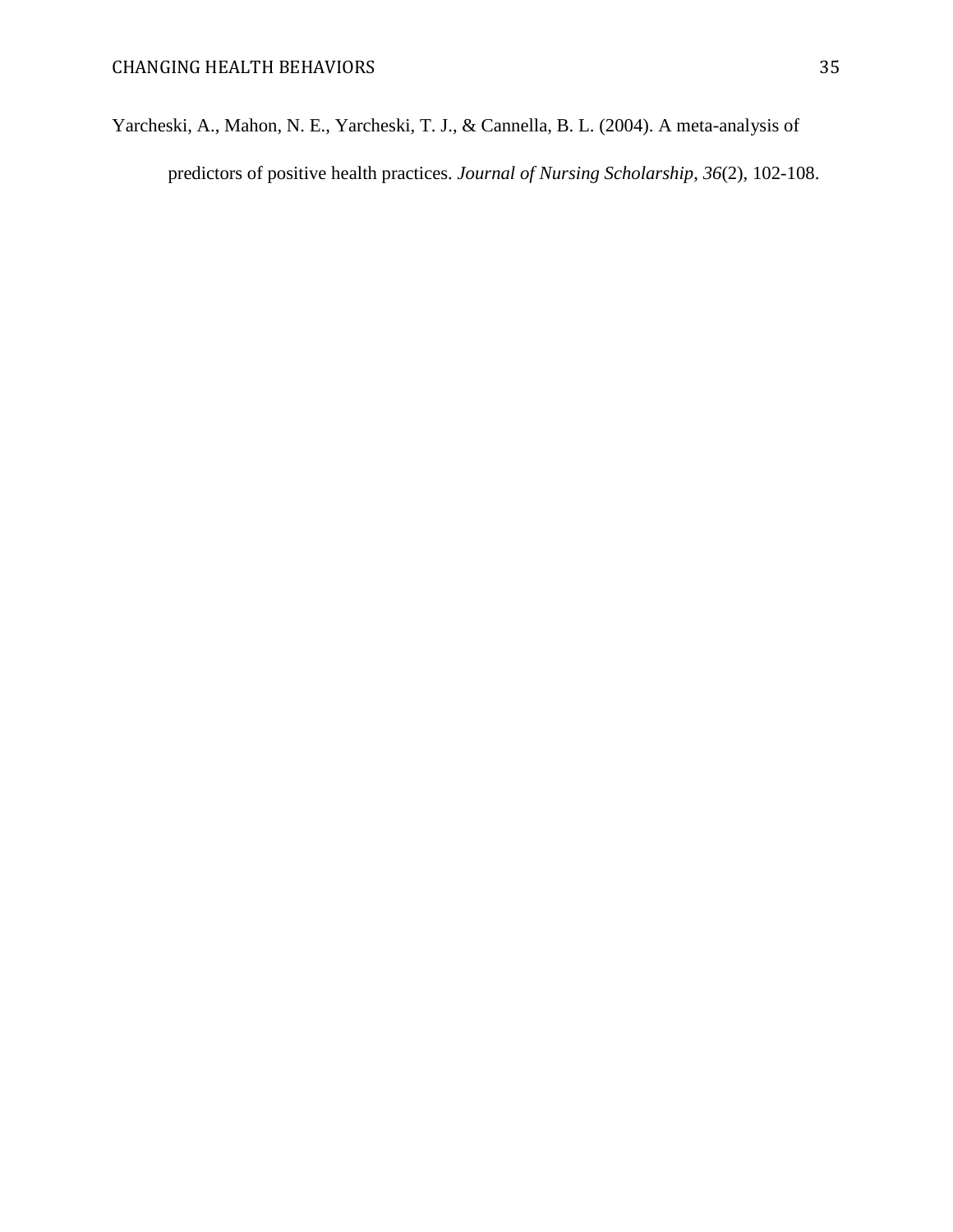### Footnotes

<sup>1</sup> Theories that do not address the role of behavior-specific beliefs but focus on other factors such as beliefs about a focal disease (e.g., risk perception, perceived severity) or illness (e.g., causes, consequences, control, timeline; e.g., Leventhal, Brissette, & Leventhal, 2003) fall outside the purview of the present review.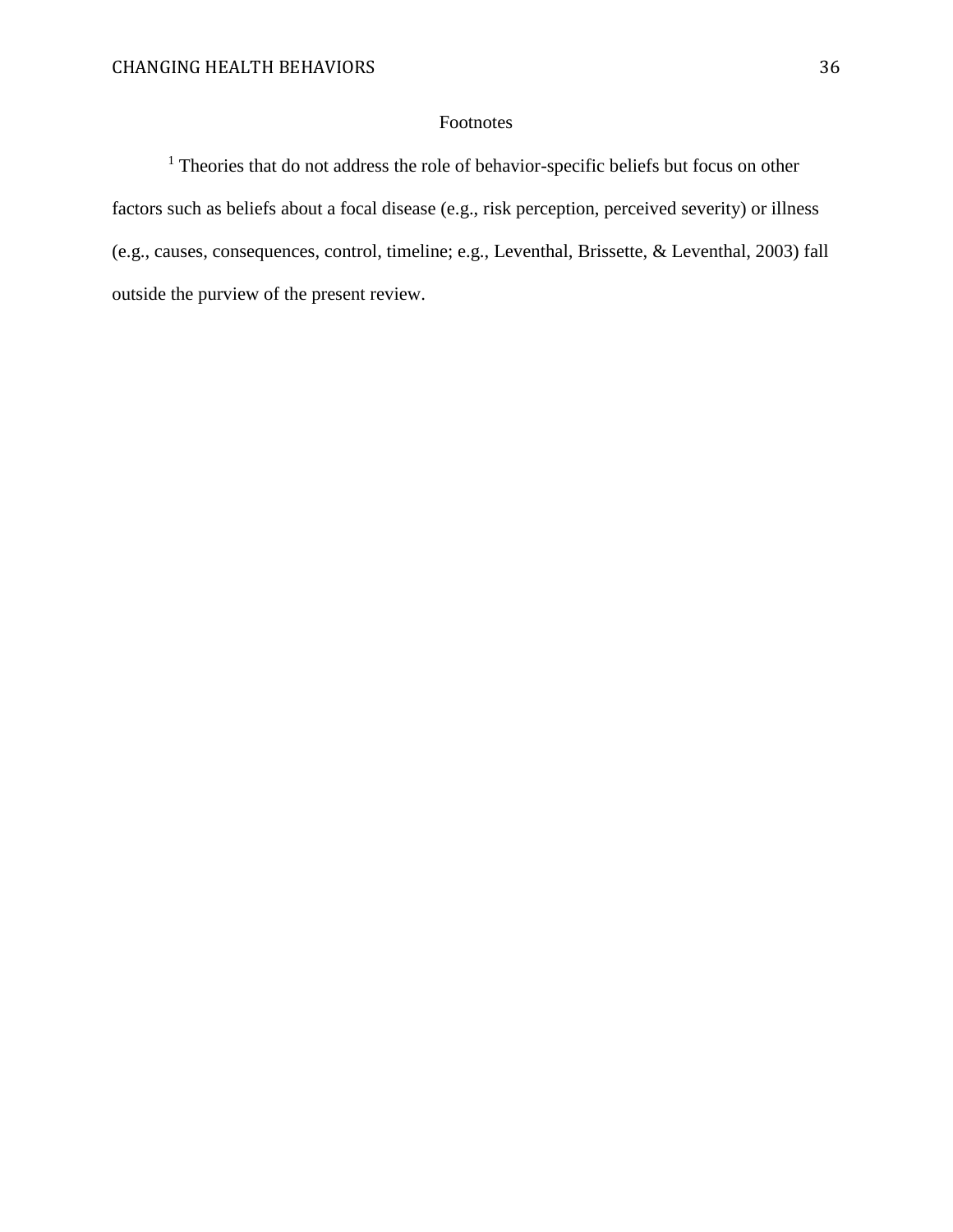### Table 1

### *Role of Attitudes, Norms, Self-Efficacy, and Intentions in Leading Health Behavior Theories*

| Health behavior theory                             | Attitude | Norm | Self-efficacy | Intention | <b>Additional Variables</b>                                                        |
|----------------------------------------------------|----------|------|---------------|-----------|------------------------------------------------------------------------------------|
| Extended parallel process model                    |          |      |               |           | Threat appraisal                                                                   |
| Information-motivation-<br>behavioral skills model |          |      |               |           | Information, behavioral skills                                                     |
| Health action process approach                     |          |      |               |           | Risk perception, action planning,<br>coping planning, barriers, resources          |
| Health belief model                                |          |      |               |           | Perceived susceptibility, perceived<br>severity, health motivation, cues to action |
| Protection motivation theory                       | ✓        |      |               |           | Perceived vulnerability,<br>perceived severity                                     |
| Prototype/willingness model                        |          |      |               |           | Prototype perceptions, willingness                                                 |
| Social cognitive theory                            |          |      |               |           | Impediments                                                                        |
| Theory of reasoned action                          |          |      |               |           |                                                                                    |
| Theory of planned behavior                         |          |      |               |           | Actual control                                                                     |
| Transtheoretical model                             |          |      |               |           | Processes of change                                                                |

*Note*. Attitude refers to people's evaluation of the consequences of performing health behavior (e.g., "Performing health behavior *X* would be good/bad") and encompasses conceptually similar constructs such as costs and benefits, response efficacy, response costs, outcome expectancies, and pros and cons. Social norms are perceptions of social pressure from other people and beliefs about how other people act (e.g., "Most people who are important to me think that I should perform health behavior *X*"). Self-efficacy refers to how confident people are that they can perform a focal behavior (e.g., "How confident are you that you could undertake health behavior *X* even under adverse circumstance *Y*?") and encompasses beliefs about the ease/difficulty and controllability of the behavioral performance. Intentions are people's decisions or self-instructions to act (e.g., "I intend to perform health behavior *X*").

 $\checkmark$  indicates that the construct is specified by the respective theory as a predictor of health-related intentions or behavior.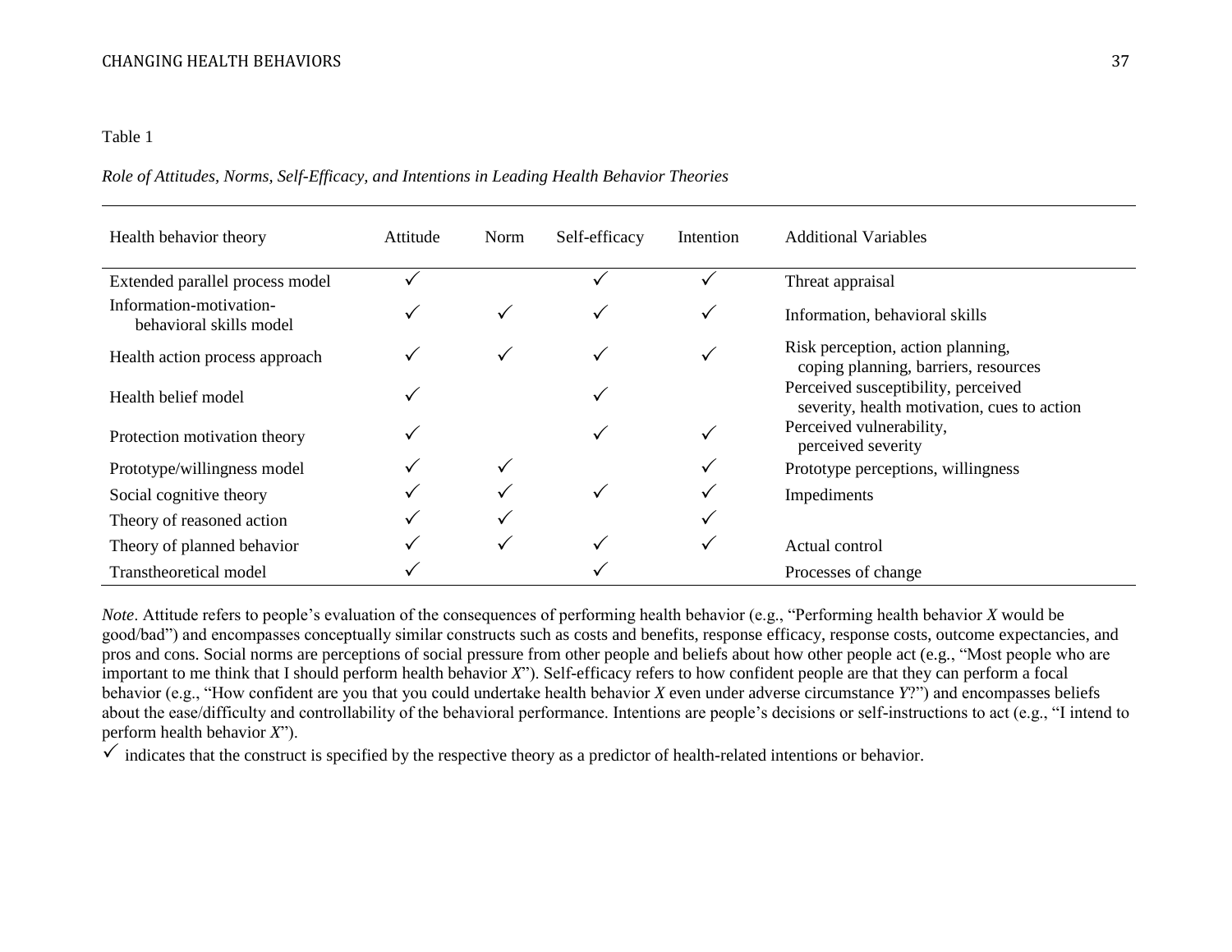Table 2 *Meta-Analyses of Attitudes, Norms, and Self-Efficacy as Predictors of Health-Related Intentions and Behavior* 

| Authors                                                | Behavior                                | Intention   |       |      |       |                   |          | Behavior |       |      |       |                   |          |
|--------------------------------------------------------|-----------------------------------------|-------------|-------|------|-------|-------------------|----------|----------|-------|------|-------|-------------------|----------|
|                                                        |                                         | Attitude    |       | Norm |       | Self-<br>efficacy |          | Attitude |       | Norm |       | Self-<br>efficacy |          |
| Albarracín, Johnson, Fishbein,<br>& Mullerleile (2001) | Condom use                              | .58<br>(65) |       | .39  | (58)  | .54               | (42)     | .38      | (42)  | .25  | (40)  | .25               | (23)     |
| Bednall, Bove, Cheetham &<br><b>Murray</b> (2013)      | <b>Blood</b> donation                   | (28)<br>.54 |       | .36  | (27)  | .46               | (28)     | .22      | (9)   | .17  | (10)  | .33               | (10)     |
| Carpenter (2010)                                       | Various                                 |             |       |      |       |                   |          |          | (15)  |      |       |                   |          |
| Carron, Hausenblas, & Mack<br>(1996)                   | Exercise                                |             |       |      |       |                   |          |          |       | .18  | (53)  |                   |          |
| Cooke $&$ French (2008)                                | Screening                               | .51         | (33)  | .41  | (31)  | .46               | (25)     |          |       |      |       | .19               | (18)     |
| Gwaltney, Metrik, Kahler, &<br>Shiffman (2009)         | Smoking cessation                       |             |       |      |       |                   |          |          |       |      |       | .10               | (87)     |
| Hagger & Chatzisarantis (2005)                         | Various                                 | .59         | (26)  | .33  | (21)  | .51               | (24)     | .37      | (24)  | .19  | (18)  | .30               | (22)     |
| Hagger, Chatzisarantis, &<br>Biddle (2002)             | Physical activity                       | .48         | (70)  | .25  | (65)  | .45               | (60)     | .30      | (44)  | .15  | (42)  | .33               | (44)     |
| Husebø, Dyrstad, Søreide, &<br>Bru (2013)              | Physical activity in<br>cancer patients |             |       |      |       |                   |          | $-.02$   | (8)   | .10  | (8)   | .11               | (3)      |
| McEachan, Conner, Taylor, &<br>Lawton $(2011)$         | Various                                 | .57         | (212) | .40  | (199) |                   | .54(217) | .31      | (209) | .21  | (196) |                   | .31(219) |
| Nasuti & Rhodes (2013)                                 | Physical activity                       |             |       |      |       |                   |          | .26      | (56)  |      |       |                   |          |
| Reich, Below, & Goldman<br>(2010)                      | Alcohol                                 |             |       |      |       |                   |          | .41      | (16)  |      |       |                   |          |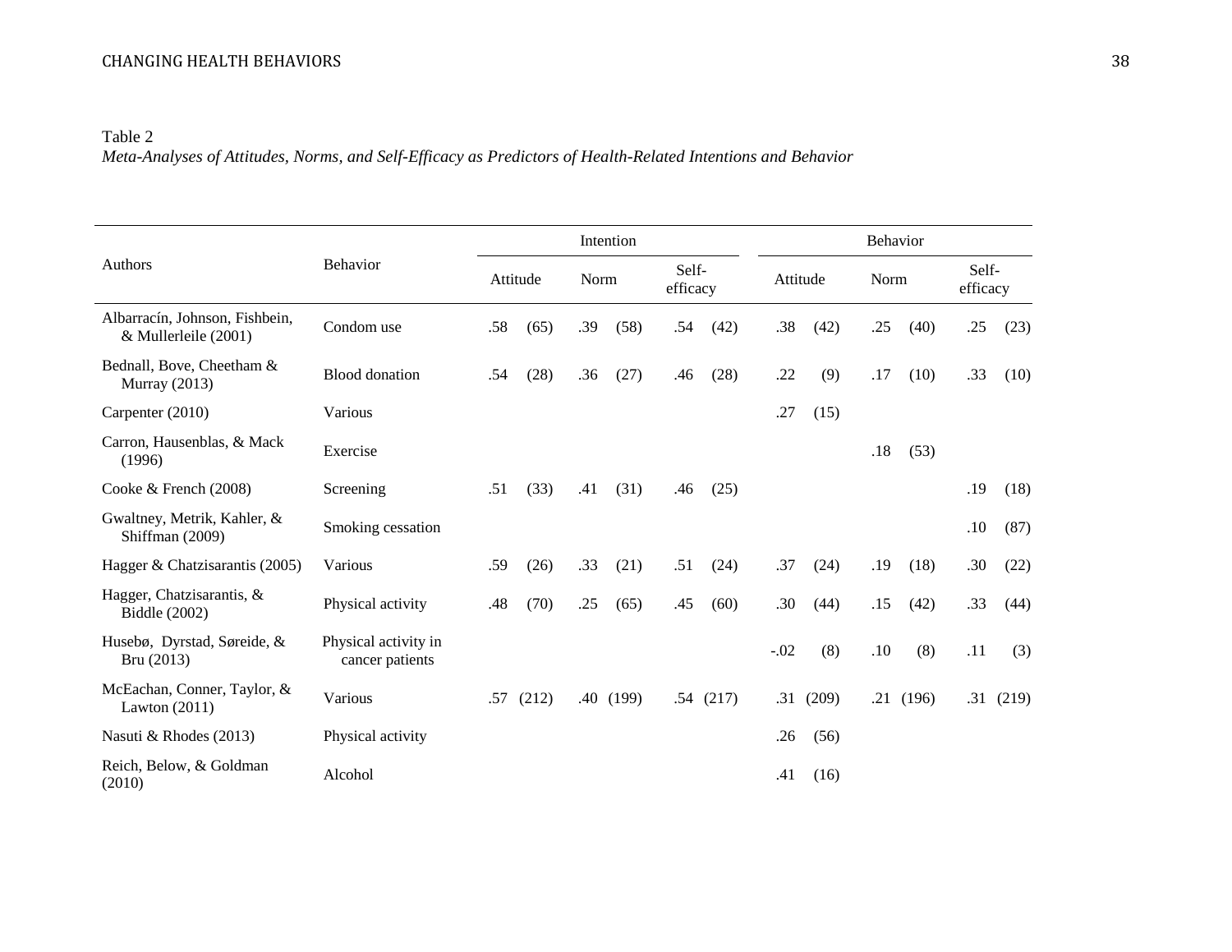| Rhodes, Fiala, & Conner (2009)                   | Physical activity                         |      |       |     |          |      |          | .42 | (85)     |     |          |     |          |
|--------------------------------------------------|-------------------------------------------|------|-------|-----|----------|------|----------|-----|----------|-----|----------|-----|----------|
| Schepens, Sen, Painter, &<br>Murphy $(2012)$     | Activity<br>engagement by<br>older adults |      |       |     |          |      |          |     |          |     |          | .53 | (20)     |
| Sheeran, Abraham, & Orbell<br>(1999)             | Condom use                                |      |       |     |          |      |          | .32 | (38)     | .26 | (24)     | .25 | (25)     |
| Sheeran & Taylor $(1999)$                        | Condom use                                | .45  | (32)  | .42 | (32)     | .35  | (24)     |     |          |     |          |     |          |
| Webb et al. (2013)                               | Smoking                                   | .40  | (35)  |     |          | .52  | (35)     | .43 | (39)     |     |          | .46 | (29)     |
| Yarcheski, Mahon, Yarcheski, &<br>Cannela (2004) | Positive health<br>practices              |      |       |     |          |      |          |     |          |     |          | .31 | (3)      |
| Weighted mean $r_{+}$                            |                                           | .54  | (501) |     | .37(433) |      | .51(455) |     | .33(585) |     | .20(391) |     | .28(503) |
| Weighted mean $d_{+}$                            |                                           | 1.28 |       | .80 |          | 1.19 |          | .70 |          | .41 |          | .58 |          |

*Note.* Values are sample-weighted average correlations. Values in parentheses are the number of tests (*k*).

Weighted mean  $r_+$  and  $d_+$  are weighted by the number of tests.